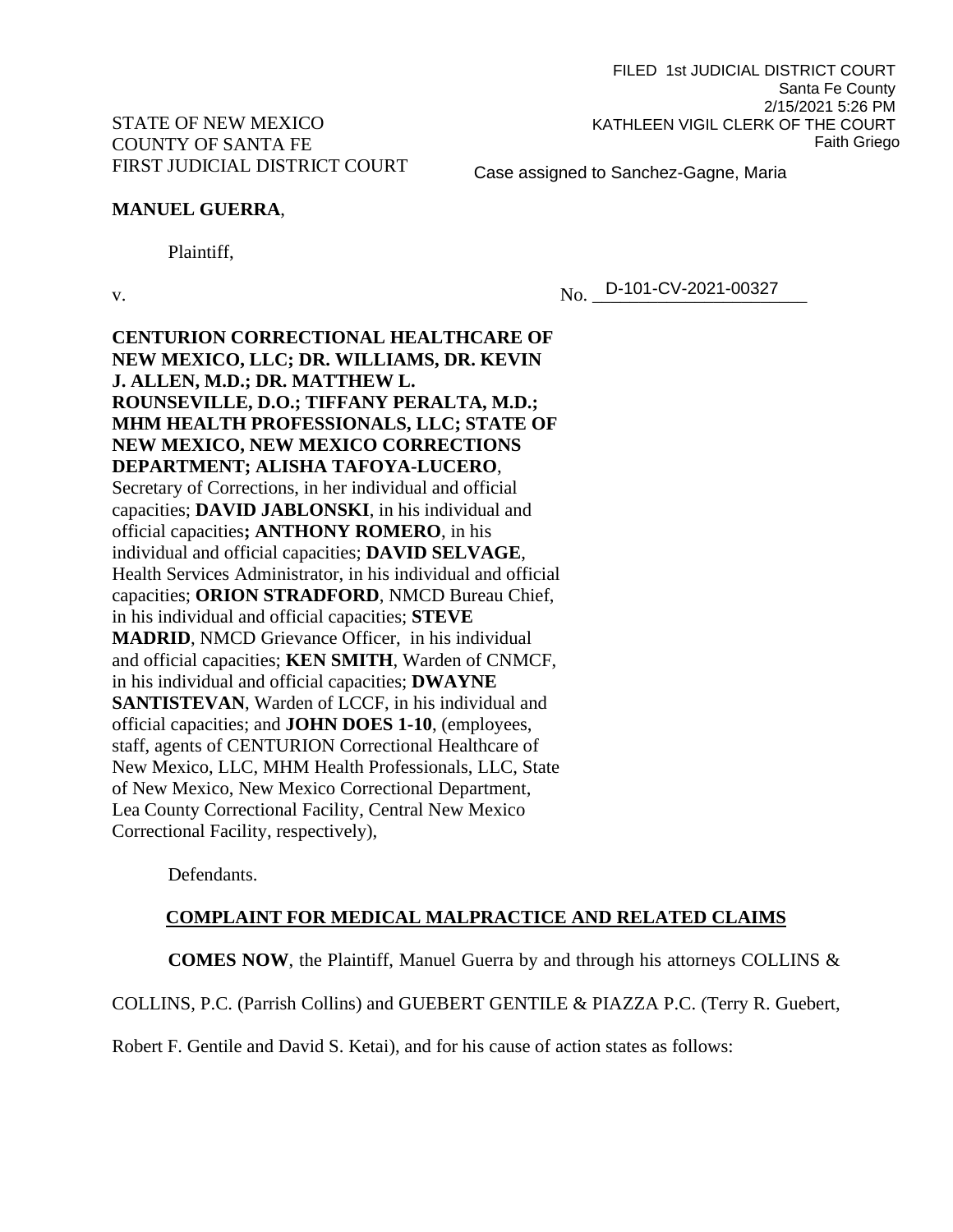#### **I. PARTIES**

### **A. PLAINTIFF**

1. Plaintiff, Manuel Guerra ("PLAINTIFF") was at all times relevant to this complaint, a New Mexico Corrections Department ("NMCD") inmate.

2. PLAINTIFF, at all times relevant to this COMPLAINT, was an inmate at Lea County Correctional Facility (LCCF) and/or Central New Mexico Correctional Facility (CNMCF), both NMCD facilities.

3. PLAINTIFF is currently residing in Hobbs, Lea County, New Mexico.

#### **B. NEW MEXICO CORRECTIONS DEPARTMENT**

4. Defendants NMCD, LCCF and CNMCF are entities of the State of New Mexico.

5. LCCF and CNMCF are both operated by NMCD.

6. NMCD retains ultimate authority and responsibility over LCCF and CNMCF which are operated in accordance with NMCD rules, policies, and procedures.

7. NMCD is responsible for contracting of medical services for all NMCD facilities, including LCCF and CNMCF.

8. Defendant State of New Mexico, by the terms of GENERAL SERVICES CONTRACT #16-770-1300-0097 (GSC), authorized CENTURION CORRECTIONAL HEALTHCARE OF NEW MEXICO, LLC (CCH) to provide medical care to inmates housed at CNMCF for the period of June 2016 to November 2019.

9. At all material times, NMCD, LCCF and CNMCF acted through their respective officers, directors, employees, agents or apparent agents, including, but not limited to, administrators, management, nurses, doctors, technicians and other staff, and is responsible for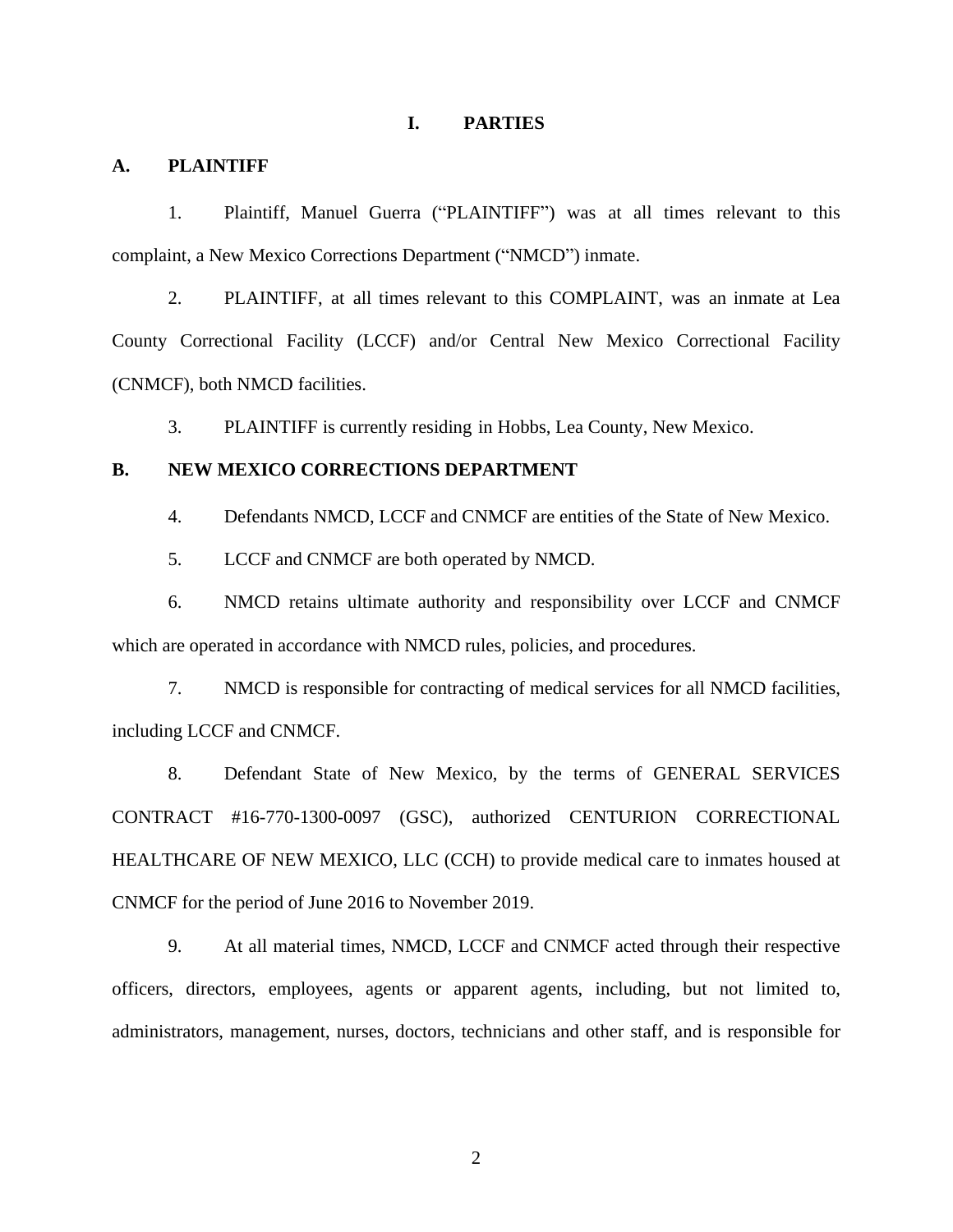their acts or omissions pursuant to the doctrines of respondeat superior, agency and/or apparent agency.

10. Upon information and belief, David Jablonski was serving as the Secretary of Corrections at times relevant to this Complaint.

11. Upon information and belief, Alisha Tafoya Lucero served as Interim Secretary of Corrections in May 2019 and was appointed as Secretary of Corrections in June 2019 and serves to the present.

12. Upon information and belief, Anthony Romero was serving as Deputy Secretary of Corrections at times relevant to the Complaint and served as Acting Secretary of Corrections after David Jablonski vacated that position prior to the appointment of current Secretary of Corrections appointment.

13. Upon information and belief, the following individual NMCD employees and/or agents of NMCD are currently serving and/or served during times relevant to this complaint as Deputy Secretaries of Corrections:

- John Gay Director of Adult Prisons Division
- Gary Maciel Deputy Director of Adult Prisons Division
- Anthony Romero Deputy Director of Adult Prisons Division

14. David Selvage is, and was at times relevant to this Complaint, serving as the Health Services Administrator ("HSA") for NMCD.

15. Orion Stradford is, and was at times relevant to this Complaint, serving as the NMCD Bureau Chief.

16. Steve Madrid was at times relevant to this Complaint, the individual acting on behalf of NMCD in charge of the NMCD Grievance Process, including the appellate process.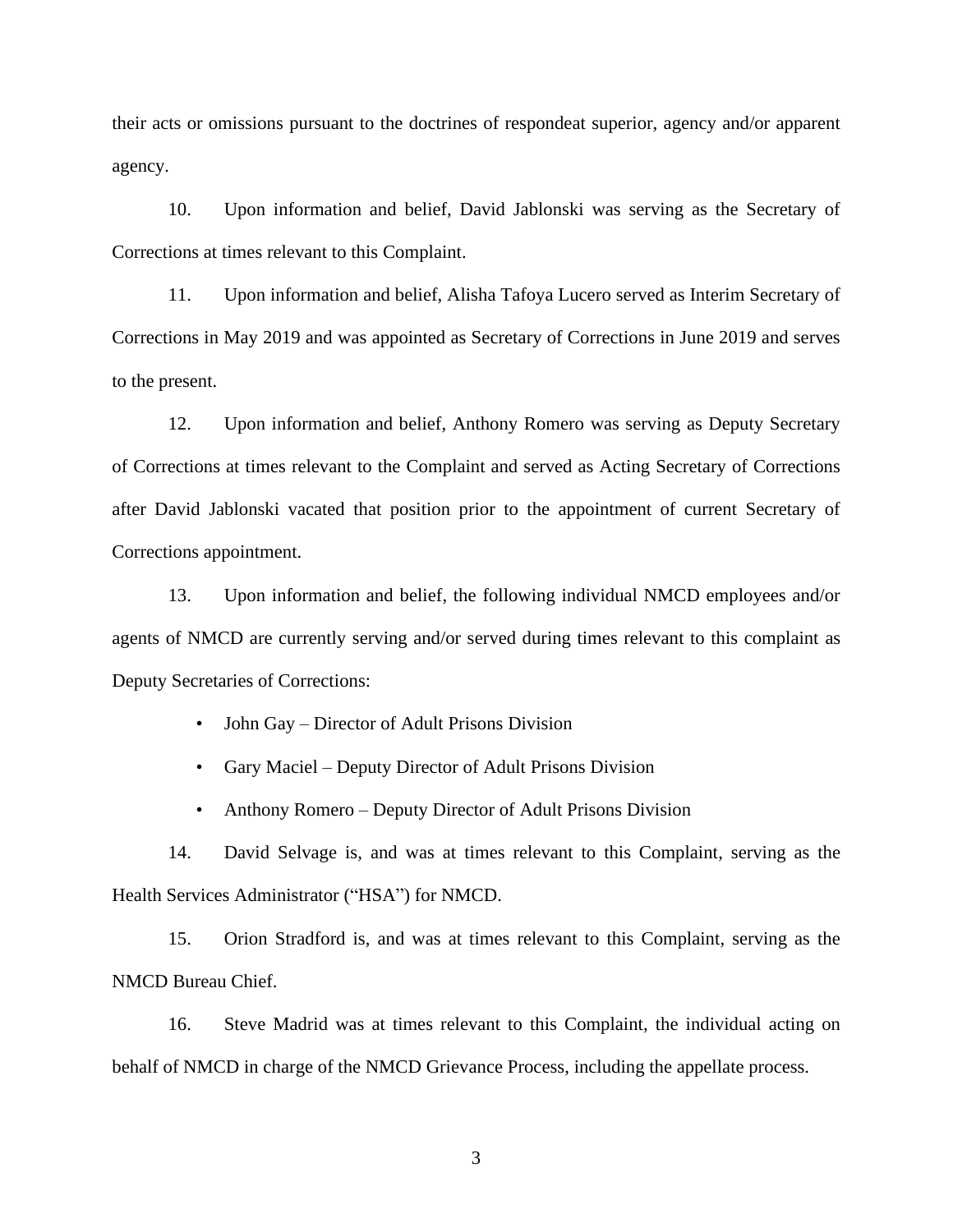17. The State of New Mexico, NMCD and their John Doe employees, staff and agents, including DAVID JABLONSKI, ANTHONY ROMERO, DAVID SELVAGE, ORION STRADFORD, STEVE MADRID, and KEN SMITH, Warden of CNMCF, and DWAYNE SANTISEVAN, Warden of LCCF, will be referred to herein collectively as "NMCD DEFENDANTS."

### **C. CENTURION CORRECTIONAL HEALTHCARE OF NEW MEXICO, LLC**

18. CCH entered into a contract, GSC #16-770-1300-0097, with the State of New Mexico that commenced on June 1, 2016 and ended on or about November 2019.

19. CCH is a domestic limited liability company registered to do business in New Mexico, whose registered agent for service of process is CT Corporation System, 206 S. Coronado Avenue, Espanola, New Mexico, 87532-2792.

20. CCH and its John Doe employees, staff and agents will be referred to herein collectively as "CCH DEFENDANTS."

21. At all times material to this Complaint, CCH acted through its owners, officers, directors, employees, agents, or apparent agents, including, but not limited to, administrators, management, nurses, doctors, technicians and other staff, and is responsible for their acts or omissions pursuant to the doctrines of respondeat superior, agency and/or apparent agency.

22. CCH provides a "comprehensive health care delivery system" to NMCD, which includes billing services, utilization management, general health care services administration, and on-site medical staff provided through an independent contractor, MHM Health Professionals, LLC. (MHM).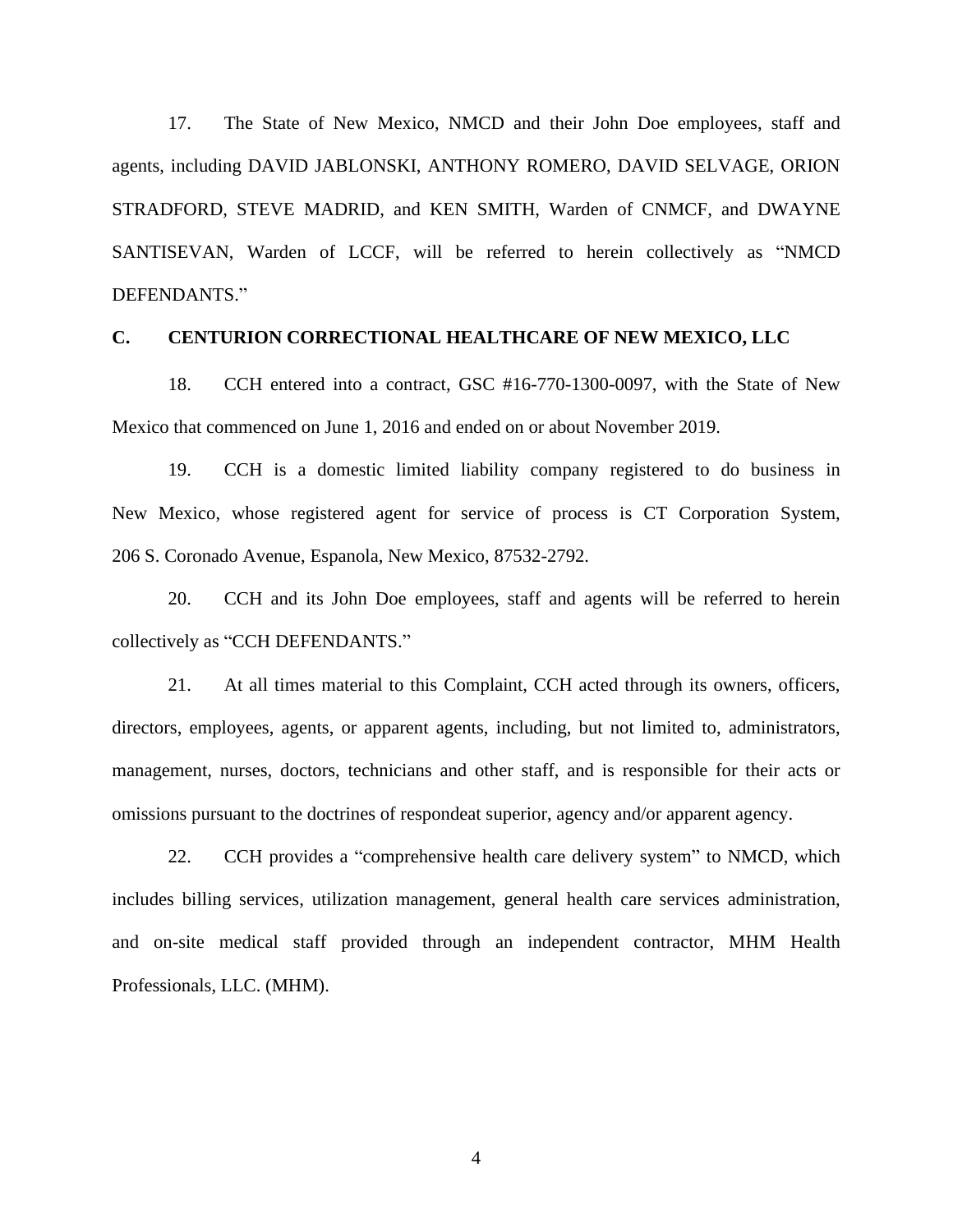23. Upon information and belief, Doctors Peralta and Rounseville were the authorized medical authorities at LCCF for the medical care of PLAINTIFF, at times relevant to this complaint.

24. Upon information and belief, Doctors Allen and Williams were the authorized medical authorities at CNMCF Long Term Care Unit (LTCU) in the medical care of PLAINTIFF, at times, relevant to this complaint.

25. Doctors Peralta, Rounseville, Allen and Williams will be referred to as DEFENDANT DOCTORS.

#### **D. MHM HEALTH PROFESSIONALS, LLC.**

26. MHM HEALTH PROFESSIONALS, LLC. (hereinafter "MHM") is under contract with CCH to provide medical providers to CCH.

27. MHM is a Delaware for profit corporation licensed to do business in New Mexico.

28. MHM provides medical personnel to CCH, including those medical personnel providing medical services at CNMCF during the term of the GSC.

29. MHM employees and staff provided on-site healthcare services to NMCD inmates pursuant to contract with CCH.

30. MHM and its John Doe employees, staff and agents will be referred to herein collectively as MHM Defendants.

# E. **CCH AND MHM PART OF INTEGRATED ENTERPRISE CENTENE CORPORATION**

31. Upon information and belief, Centene Corporation has annual revenues of over \$70 billion.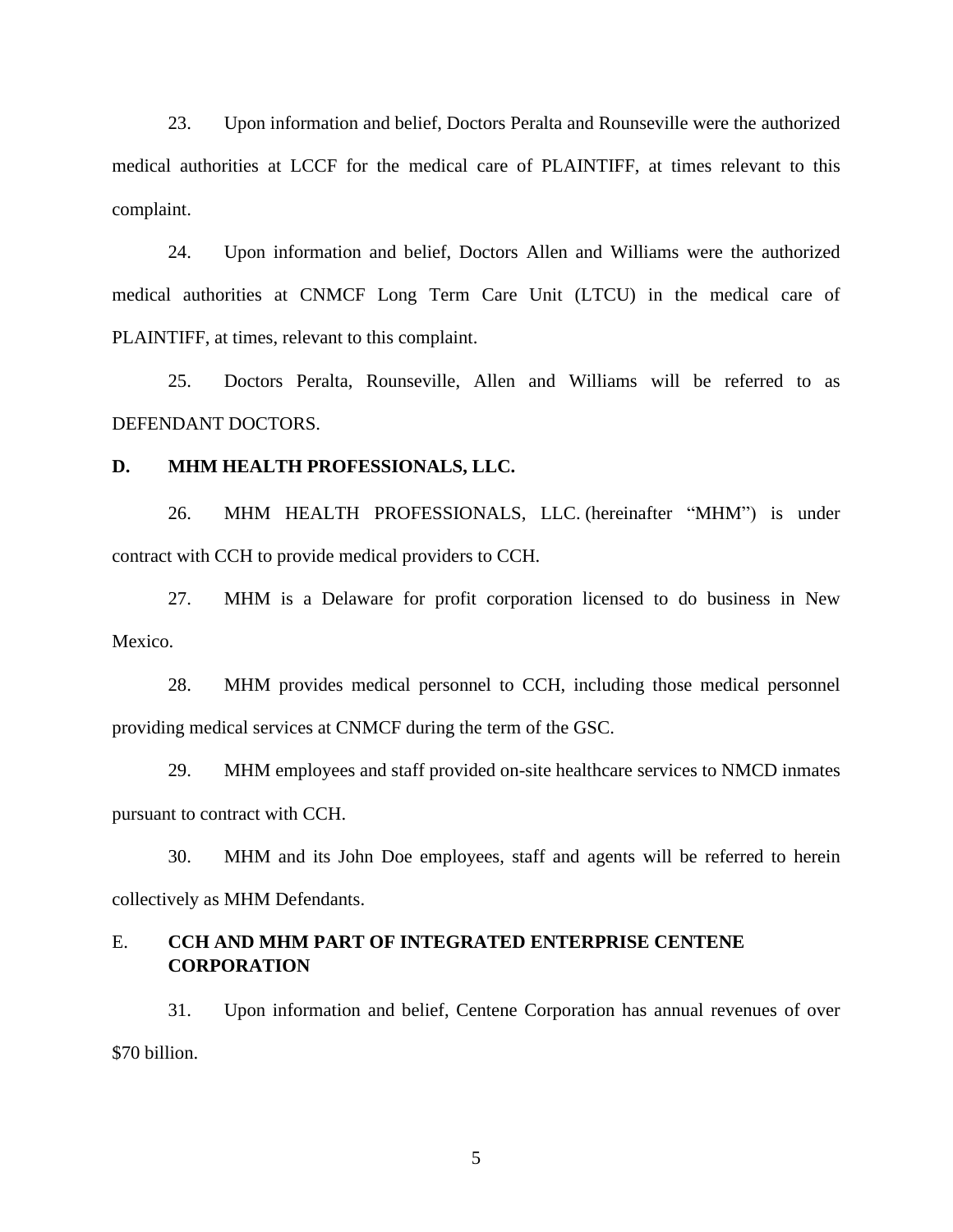32. Upon information and belief, in 2011, Centene Corporation formed a wholly owned subsidiary Centurion Group, Inc. for the sole purpose of forming a joint venture with MHM Services, Inc.

33. Upon information and belief, the joint venture was formed in anticipation of Centene Corporation acquiring MHM Services, Inc. which occurred in April 2018.

34. Upon information and belief, MHM Services, Inc. operates in 16 states, over 300 facilities with over 9000 employees.

35. Upon information and belief, the joint venture partners, Centurion Group, Inc. and MHM Services, Inc., formed a joint venture called Centurion, LLC.

36. Upon information and belief, upon formation, the board of directors of Centurion, LLC consisted of seven individuals; three board of directors from Centene Corporation, and four board of directors from MHM Services, Inc.

37. Upon information and belief, the purpose of Centurion, LLC was to form wholly owned subsidiaries in different states for the sole purpose of holding and bidding on statespecific contracts.

38. Upon information and belief, to this end in July 2015, Centurion, LLC formed a wholly owned subsidiary called Centurion Correctional Healthcare of New Mexico, LLC ("CCH") to bid on the correctional health care contract with the New Mexico Corrections Department.

39. Upon information and belief, at all material times hereto, CCH was a wholly owned subsidiary of Centurion, LLC, which was a joint venture between Centurion Group, Inc. and MHM Services, Inc.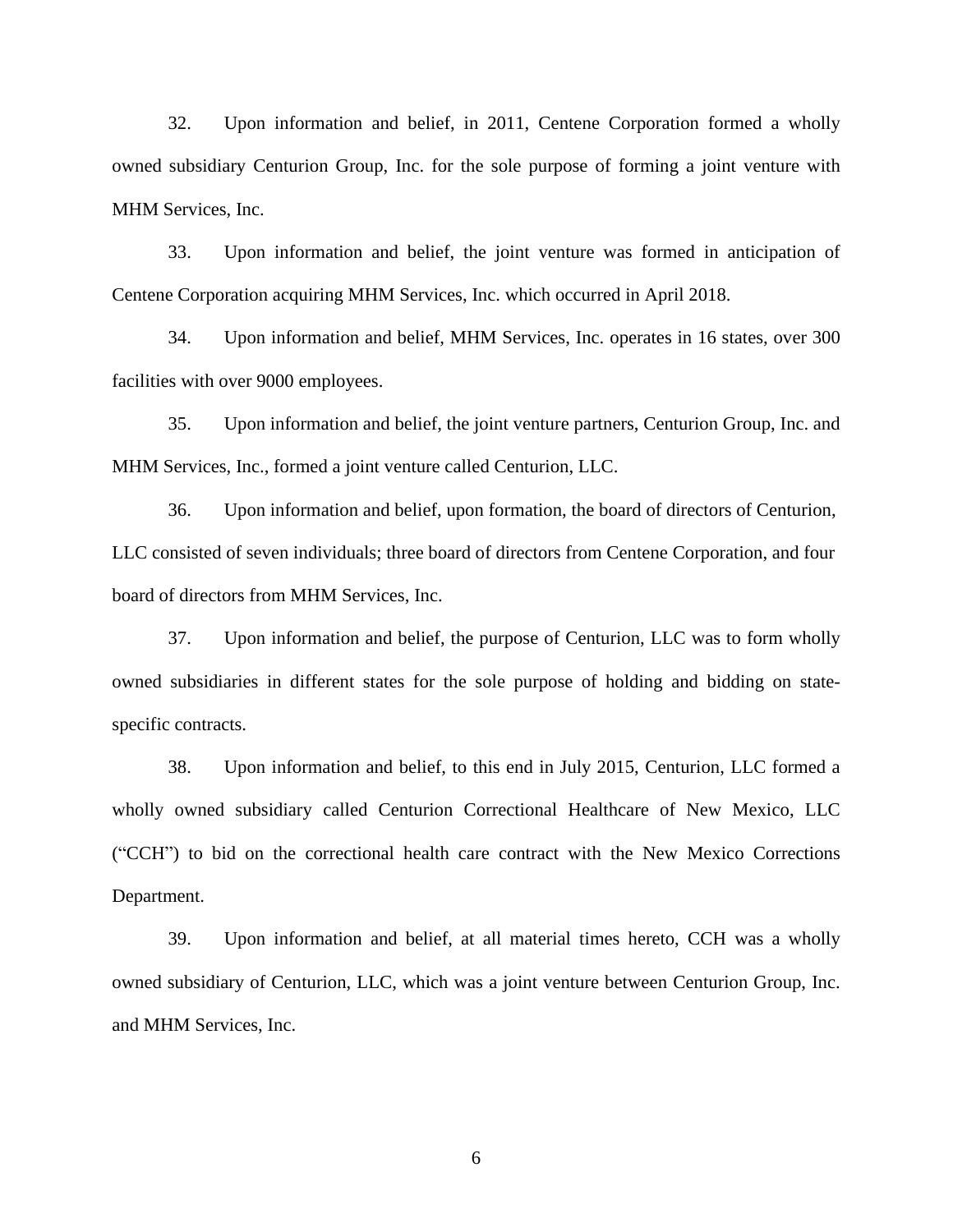40. Upon information and belief, the seven board of directors of Centurion, LLC oversaw the operations of CCH.

41. Upon information and belief, MHM Health Professionals, LLC (MHM) is a wholly owned subsidiary of MHM Services, Inc.

42. Upon information and belief, at all material times, the health care providers and the managerial staff working in NMCD facilities under CCH were employed by MHM.

43. Upon information and belief, health care providers at NWNMCF, including individually named DEFENDANT DOCTORS, were employed by MHM.

44. Upon information and belief and at all material times personnel that provided human resources, payroll, financial and legal support for CCH were employed by MHM Services, Inc.

45. Upon information and belief, prior to the acquisition, and at all material times hereto, Centene Corporation, through CCH, was a 51 percent owner in the joint venture and was responsible for providing corporate support to CCH, including tax filings, claims processing for "outside the walls" claims and network contract negotiations.

46. Upon information and belief, prior to the acquisition, and at all material times hereto, MHM Services, Inc. was a 49 percent owner in the joint venture and was responsible for providing CCH with legal support, human resources, credentialing, payroll, benefit plans, finance, IT and office services, including marketing, proposal writing and pricing of requests for proposals.

47. Upon information and belief and at all material times the salaries of the individually and John Doe named CCH Defendants, including individually named defendants,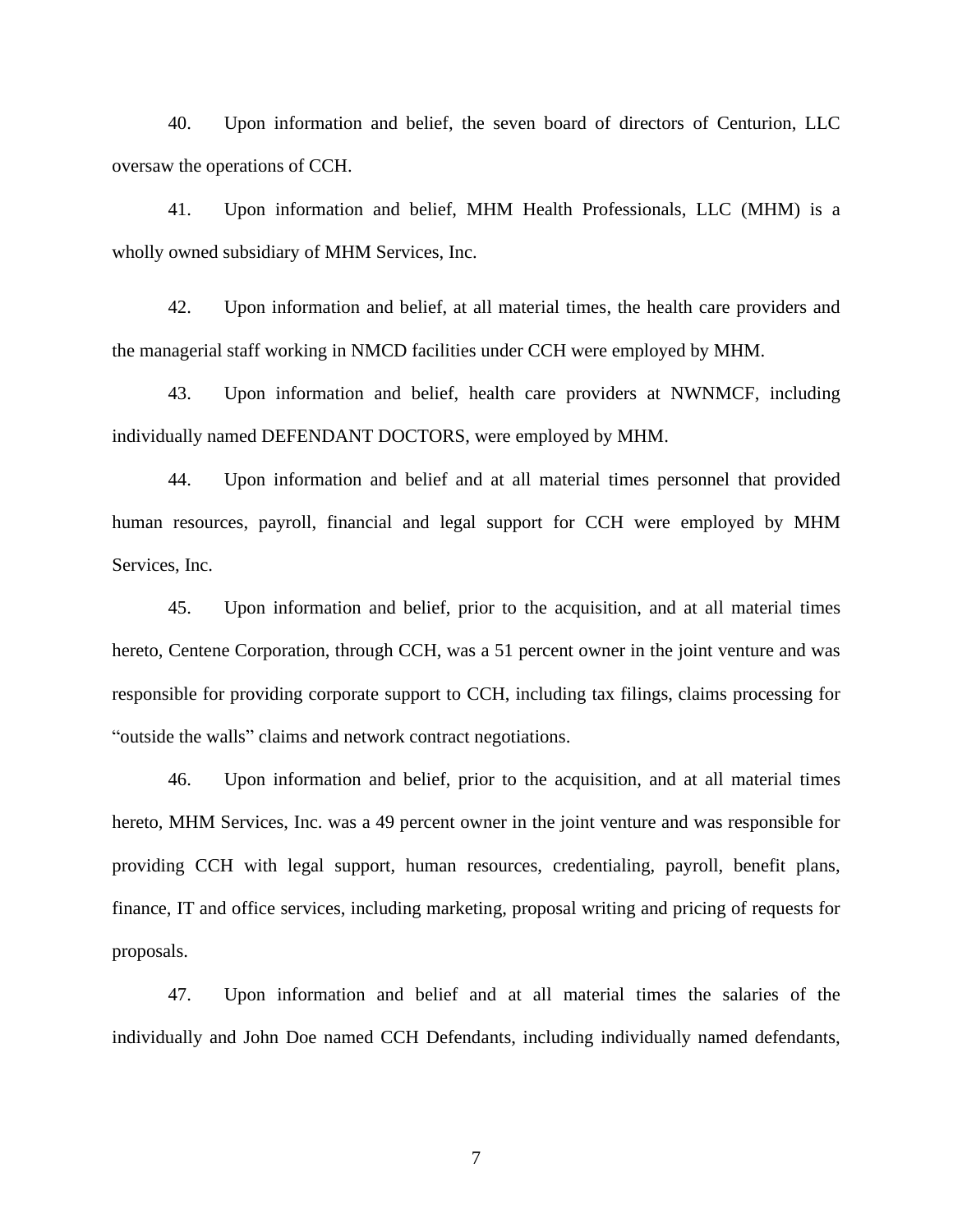were funded 51 percent by Centene Corporation, through Centurion Group, Inc. and/or Centurion, LLC, and 49 percent by MHM Services, Inc.

48. Upon information and belief, expenses and losses of CCH were funded 51 percent by Centene Corporation, through Centurion Group, Inc and/or Centurion, LLC., and 49 percent by MHM Services, Inc.

49. Upon information and belief and at all materials times Centene Corporation, MHM Services, Inc. and Centurion, LLC had access to CCH's financial books and records.

50. Upon information and belief, all MHM employees serving under CCH are insured through MHM.

51. Upon information and belief, CCH and Centene Corporation are identified as "additional named insured" on insurance policies issued to MHM.

52. In its February 18, 2016 Technical Response to NMCD's request for proposals,

CCH publicized their corporate structure with statements such as:

Centurion is a partnership between Centene Corporation, a Fortune 500 Medicaid managed care company with 32 years of managed care experience, and MHM Services, Inc., a national leader in providing healthcare services to correctional systems. Centurion brings together the ideal mix of MHM's long history of unparalleled client satisfaction and management expertise in the correctional environment with Centene's Medicaid managed care prowess, to provide a level of innovative service approaches never before seen in correctional healthcare.

Centurion, LLC was formed as a joint venture created and co-owned by two mature, strong parent companies that after each being in business over 30 years are experienced in maintaining a solid corporate structure most beneficial to their industries; MHM in correctional healthcare, and Centene in Medicaid managed care services. Centurion's corporate organization was strategically planned to meet the challenges and support the needs of statewide inmate healthcare delivery system like the NMCD.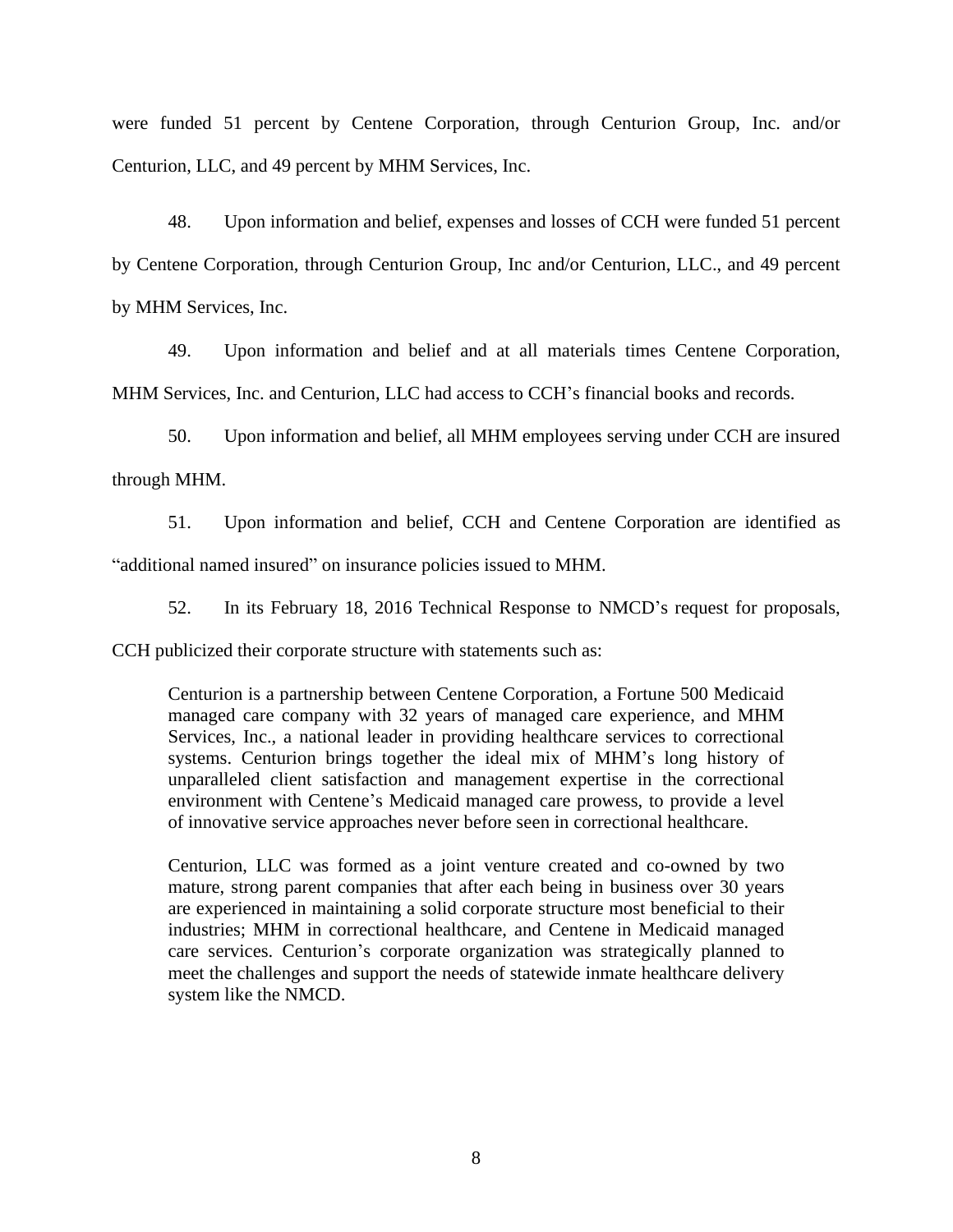53. The CCH, MHM, Centene Corporation, MHM Services, Inc. and Centurion, LLC are an integrated enterprise, agents of one another, alter egos of one another, and instrumentalities of one another.

#### **II. JURISDICTION AND VENUE**

54. All acts complained of herein occurred in Lea and Valencia Counties, State of New Mexico at LCCF and CNMCF respectively.

55. A Tort Claims Notice was timely sent on May 22, 2019.

56. Jurisdiction and venue are proper over CCH and its John Doe employees, staff, and agents 1-10 pursuant to NMSA § 38-3-1 (A).

57. Jurisdiction over MHM is proper in New Mexico State District Court due to lack of complete diversity of named DEFENDANTS under 28 U.S.C.A. § 1332.

58. Jurisdiction and venue are proper over MHM's John Doe employees, staff and agents 1-10 pursuant to NMSA § 38-3-1 (A) or due to lack of complete diversity of named DEFENDANTS under 28 U.S.C.A. § 1332.

59. Jurisdiction and venue are proper over MHM's John Doe employees, staff and agents 1-10 pursuant to NMSA § 38-3-1 (A) or due to lack of complete diversity of named DEFENDANTS under 28 U.S.C.A. § 1332.

60. Jurisdiction over CCT is proper in New Mexico State District Court due to lack of complete diversity of named DEFENDANTS under 28 U.S.C.A. § 1332.

61. This Court has jurisdiction over the subject matter of PLAINTIFF's New Mexico Tort Claims Act claims against the State of New Mexico and New Mexico Corrections Department and John Doe employees, staff and agents under NMSA § 41-4-18 and NMSA § 38-  $3-1(A)$ .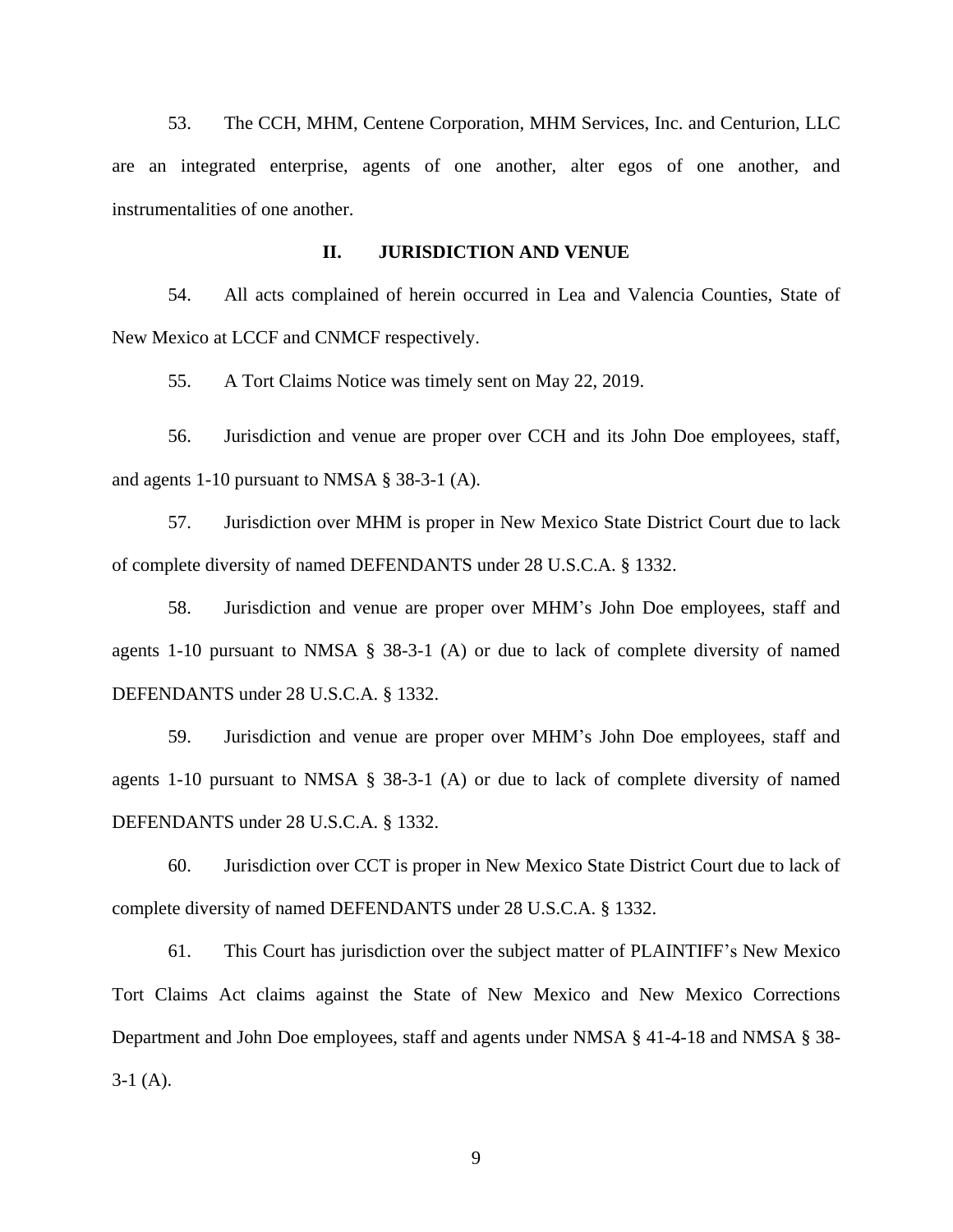62. Jurisdiction over all parties and claims are proper under Article II, § 10 of the New Mexico Constitution and the law of negligence under New Mexico law.

#### **III. STATEMENT OF FACTS**

63. At all times relevant to this Complaint, PLAINTIFF was a 39-year-old male incarcerated by the NMCD.

64. PLAINTIFF was a NMCD inmate under the medical care of CCH at all times material to this COMPLAINT.

#### **A. MEDICAL FACTS**

65. PLAINTIFF was known by DEFENDANTS to have a medical history of and ongoing symptoms of diabetes mellitus while in NMCD custody.

66. On April 10, 2019, PLAINTIFF made a health service request to appropriate NCMD personnel for an incidence of pain and swelling in his right arm. He communicated to them his belief that he had an infection in this arm.

67. On and before April 10, 2019, NMCD health care staff were aware of PLAINTIFF's history of and current diagnosis of diabetes mellitus.

68. NMCD health care staff denied PLAINTIFF access to medical care in response to his April 10, 2019 request for health services.

69. PLAINTIFF was first seen by NCMD medical personnel on April 12, 2019 in response to a second request for care he made on that date.

70. Medical records associated with the April 12, 2019 health services examination of PLAINTIFF indicate he was experiencing redness and swelling of his right arm with yellow discharge. The wound was cleaned, and antibiotics were prescribed.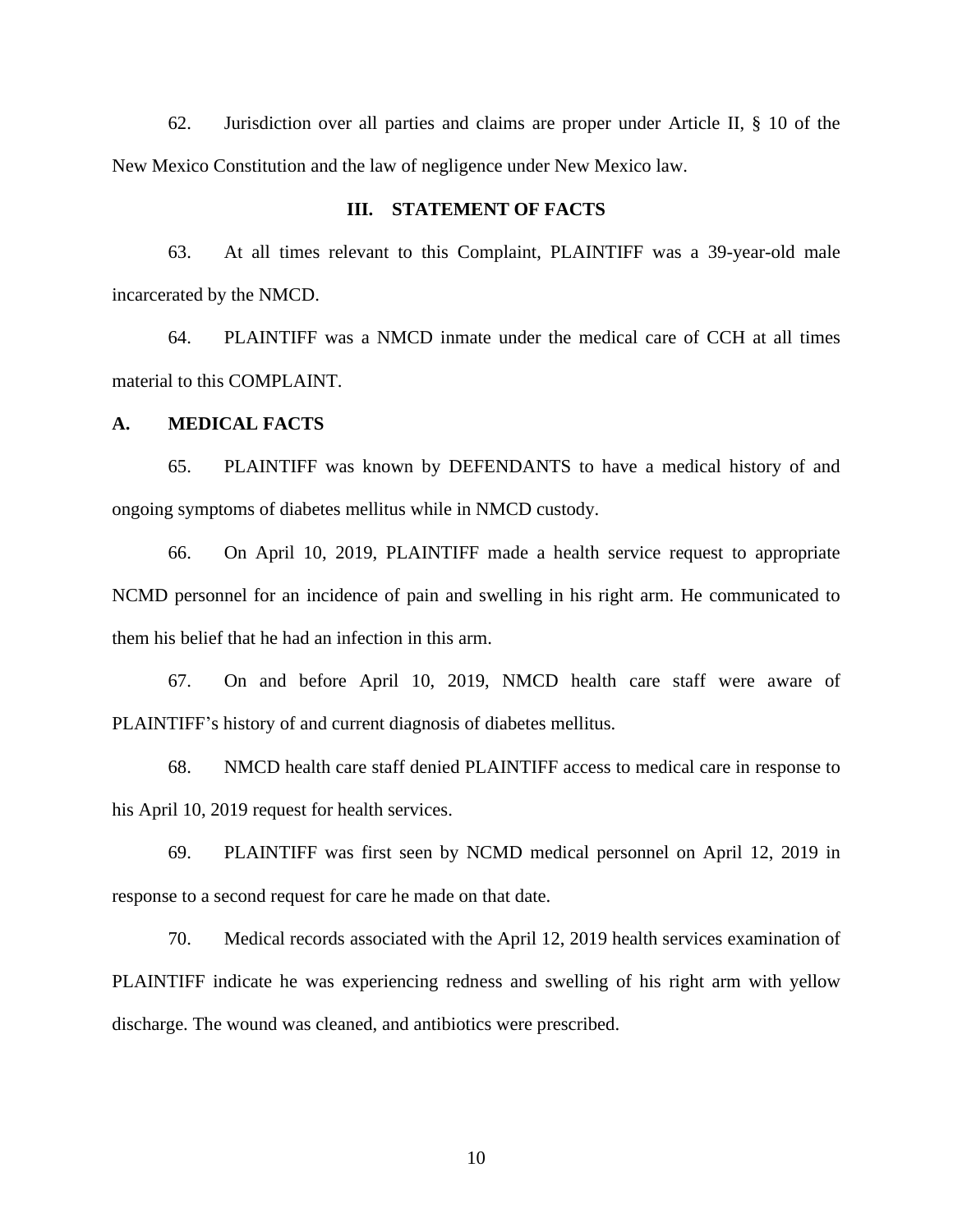71. PLAINTIFF was again seen by NMCD health care staff on April 15, 2019 when his symptoms intensified. Medical records associated with this examination indicate that PLAINTIFF was experiencing cellulitis radiating from his right arm to his right shoulder. An increase in swelling, redness, pain, and skin warmth was noted. Medical staff cleaned the wound and prescribed a mild pain reliever.

72. PLAINTIFF's pain continued unabated and spread to his chest. On April 16, 2019, NCMD medical staff diagnosed PLAINTIFF with a skin abscess with cellulitis. An incision and drainage of the wound was undertaken, and wound care for five days was recommended. Additional antibiotics were administered and prescribed.

73. On April 17, 2019, NMCD medical personnel referred PLAINTIFF for emergency room care to include further assessment and treatment of his deteriorating health status. On that date, he was admitted to Lovelace Medical Center with a diagnosis of necrotizing fasciitis, sepsis, and acute kidney injury.

74. PLAINTIFF was treated for necrotizing fasciitis, sepsis, and acute kidney injury at Lovelace Medical Center for nine days.

75. DEFENDANT NMCD's medical personnel failed to diagnose PLAINTIFF's symptoms of necrotizing fasciitis despite signs of its manifestation, including his reporting increasing pain and his experiencing a rapid and progressive spread of cellulitis with abscess formation in his right upper extremities. Each of these symptoms is an indicator of and/or precursor to necrotizing fasciitis.

76. It is standard practice among health care professionals and providers to undertake early diagnosis of symptoms and prompt treatment for diabetic patients in order to prevent complications associated with inflection.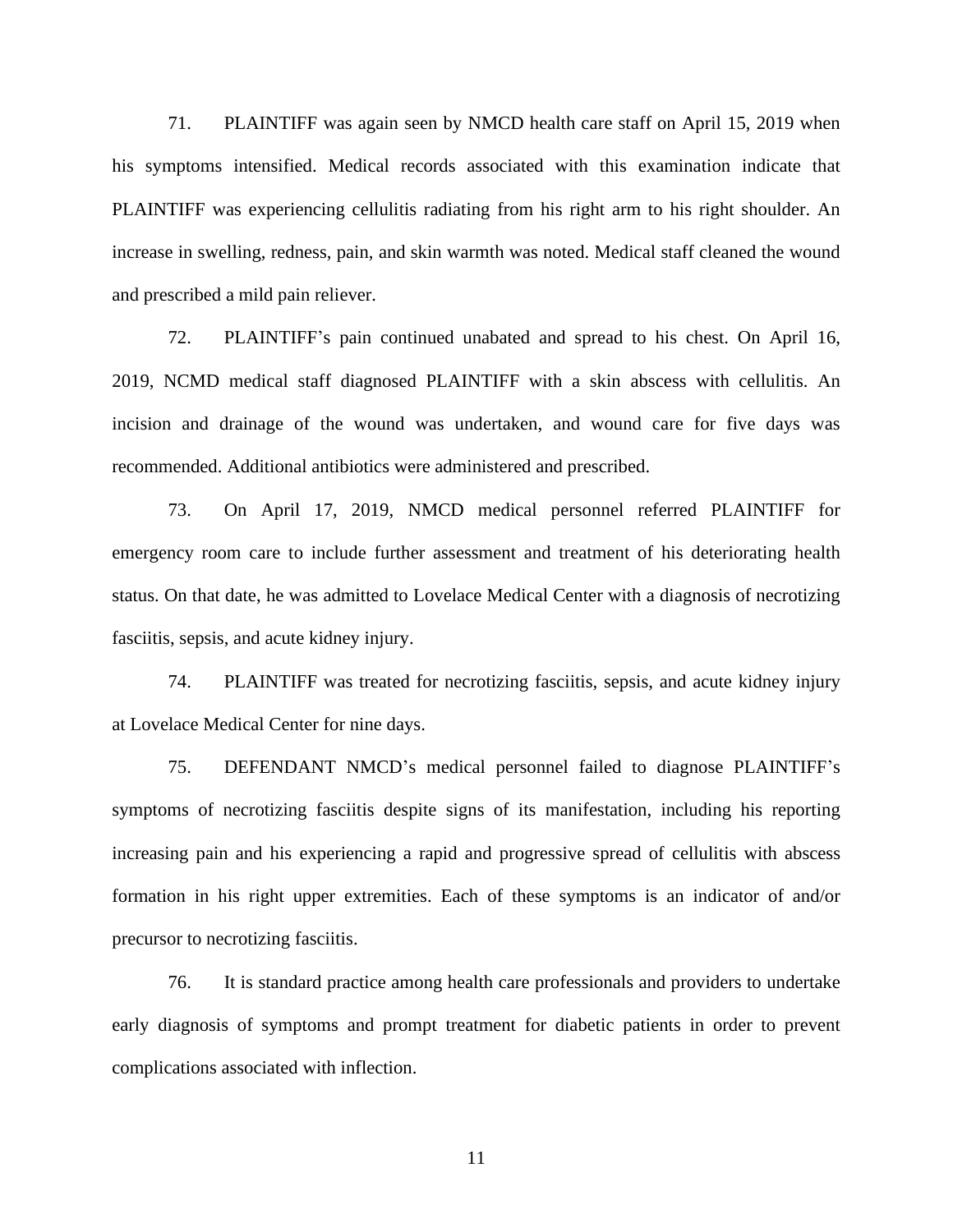77. The April 10, 2019 to April 12, 2019 two-day delay in PLAINTIFF receiving medical attention by NCMD medical personnel was a critical factor in the onset of necrotizing fasciitis in PLAINTIFF's upper right extremities. His declining health led directly to his emergency admission and 9-day stay at Lovelace Medical Center.

78. At no time during the period April 10, 2019, when PLAINTIFF first requested and was denied medical attention by NMCD personnel, until he was referred to the emergency room at Lovelace Medical Center on April 17, 2019 - a period of 7 days - did NMCD staff properly diagnose or treat PLAINTIFF's symptoms of necrotizing fasciitis, despite his history of diabetes mellitus.

79. PLAINTIFF was discharged from Lovelace Medical Center on April 26, 2019 with specific recommendations from Lovelace doctors to NMCD medical personnel that PLAINTIFF's wound treatment for necrotizing fasciitis be continued.

80. On information and belief, NMCD medical personnel recklessly and/or deliberately failed to provide to PLAINTIFF the wound treatment care Lovelace Medical Center recommended to them upon PLAINTIFF's release into NMCD custody on April 26, 2019.

81. The inference of negligence is supported by DEFENDANT's failure in its provision of medical records in response to a lawful request under HIPPA and HITECH Acts to provide PLAINTIFF's wound care, assessment, and treatment records from his April 26, 2019 discharge from Lovelace through May 21, 2019, a period of over three weeks. PLAINTIFF was in NMCD custody for this entire period.

82. PLAINTIFF was again admitted to the hospital at University Hospital on May 24, 2019 with a diagnosis of sepsis secondary to Right Upper Extremity (RUE) abscess, acute blood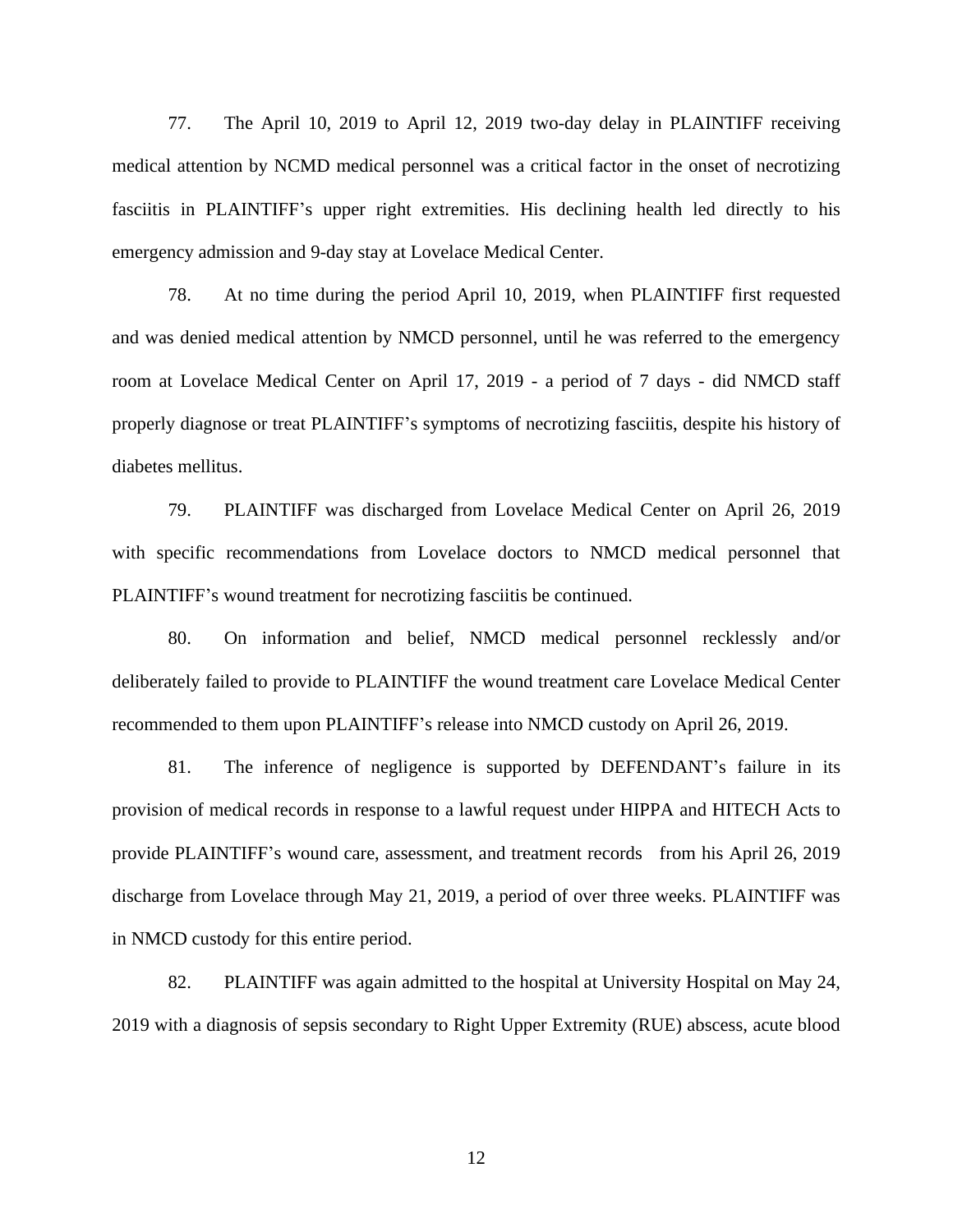loss anemia, and hyperkalemia. PLAINTIFF received extensive medical treatment at University Hospital, including excisional debridement and irrigation of abscess in his right arm.

83. On June 13, 2019, after a 19-day hospitalization at University Hospital, PLAINTIFF was discharged back into NMCD custody, with specific recommendations to NMCD medical personnel as to his continued care.

84. In total, PLAINTIFF was hospitalized for 27 days.

85. The hospitalizations were entirely avoidable with basic infection prevention, control, and treatment.

86. PLAINTIFF's total medical bills for Lovelace were \$109,637.57, UNMH \$95,480.00 and UNMG \$16,285.00.

87. Centurion paid \$0.00 for these hospitalizations.

88. Centurion pays nothing for inmate hospitalizations of 24 hours or more.

89. Upon information and belief, Centurion delayed referral of PLAINTIFF to the ER so as to avoid financial responsibility for his medical care.

#### **B. FACTS SPECIFIC TO NMCD DEFENDANTS**

90. Upon information and belief, David Jablonski was serving as the Secretary of Corrections at times relevant to this Complaint.

91. Upon information and belief, Alisha Tafoya Lucero served as Interim Secretary of Corrections in May 2019 and was appointed as Secretary of Corrections in June 2019 and serves to the present.

92. The Secretary of Corrections oversees prison operations, including NMCD's duty to provide a safe environment at LCCF and CNMCF, and to ensure that inmates have access to adequate medical care.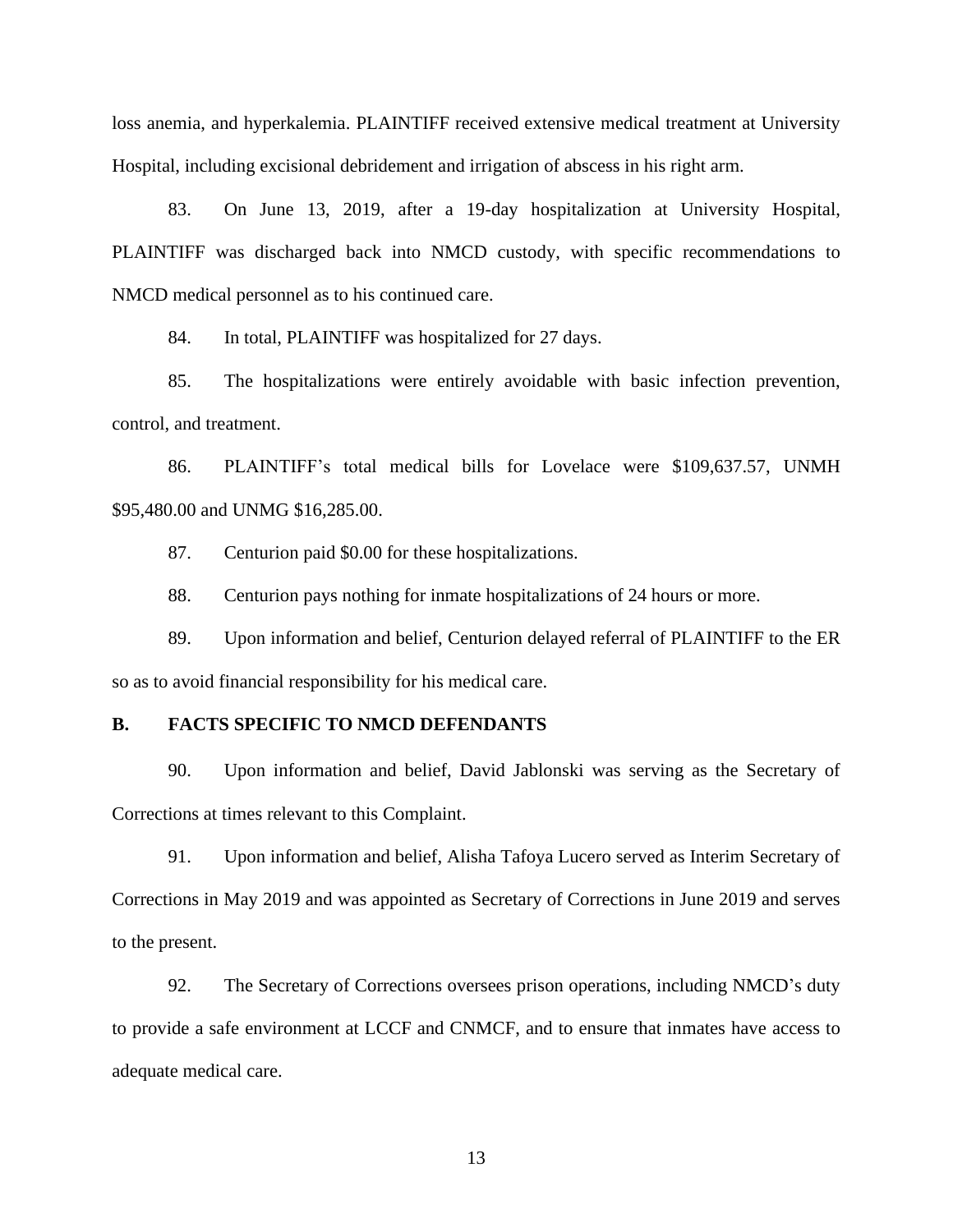93. Upon information and belief, Anthony Romero was serving as Deputy Secretary of Corrections at all times relevant to the Complaint and served as Acting Secretary of Corrections after David Jablonski vacated that position prior to the appointment of current Secretary of Corrections appointment.

94. Upon information and belief, the following individual NMCD employees and/or agents of NMCD are currently serving and/or served at times relevant to this COMPLAINT as Deputy Secretaries of Corrections:

• John Gay – Director of Adult Prisons Division

• Gary Maciel – Acting Director of Adult Prisons Division

• Anthony Romero – Deputy Director of Adult Prisons Division

95. Serving Deputy Secretaries of Corrections oversee prison operations, including NMCD's duty to provide a safe environment at CNMCF, and to ensure that inmates have access to adequate medical care.

96. David Selvage is, and was at times relevant to this Complaint, serving as the Health Services Administrator ("HSA") for NMCD.

97. Serving HSAs maintain direct clinical oversight of independent contractors, ensuring that contractors are providing adequate care to NMCD inmates including those at CNMCF.

98. Orion Stradford is, and was at times relevant to this Complaint, serving as the NMCD Bureau Chief.

99. The NMCD Bureau Chiefs are responsible for monitoring the work of independent contractors, including CCH and acts as NMCD's supervisor of these independent contractors.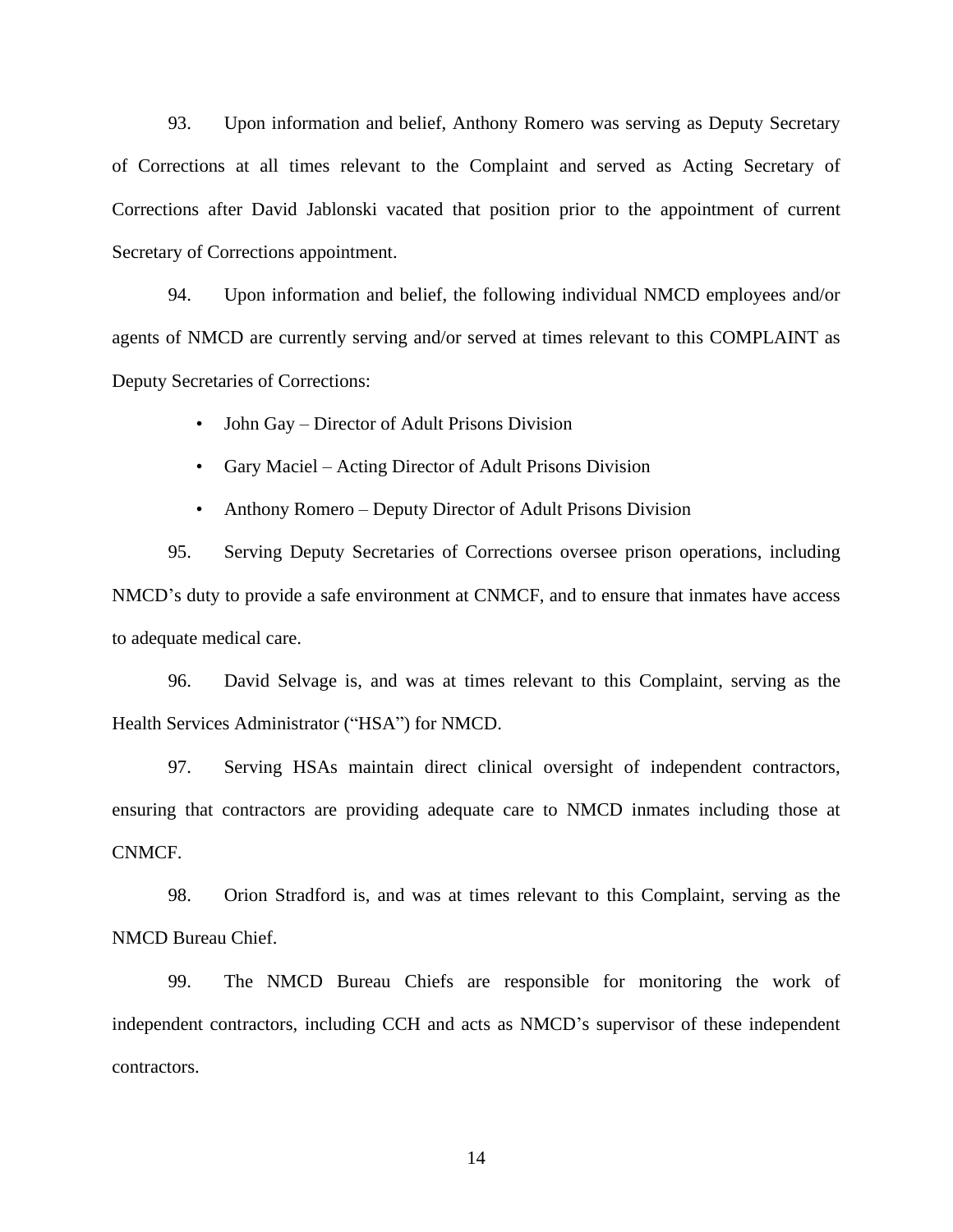100. Steve Madrid was at times relevant to this Complaint, the individual acting on behalf of NMCD in charge of the NMCD Grievance Process, including the appellate process.

101. Individuals in charge of NMCD's Grievance Process serve as the "gatekeeper" between inmates and their access to adequate healthcare.

102. As gatekeeper, if Mr. Madrid, and/or others overseeing the NMCD grievance process, does not responsibly manage the grievance process, inmates have no way of accessing necessary, proper and competent medical care from NMCD CCH and MHM.

103. NMCD DEFENDANTS have a duty to provide for the safety and security for those it incarcerates.

104. NMCD governs LCCF and CNMCF, while independent contractors carry out discrete duties at the discretion of NMCD.

105. NMCD DEFENDANTS have a duty to reasonably and prudently operate LCCF and CNMCF, including the medical facilities within LCCF and CNMCF.

106. NMCD maintained authority over its contractors, including those named in this COMPLAINT.

107. NMCD has the authority to terminate contracts with independent contractors with or without cause.

108. Any of the named NMCD Defendants can intercede on behalf of NMCD if independent contractors are not appropriately caring for NMCD inmates.

109. Any of the named NMCD Defendants can intercede on behalf of an inmate to act on a medical grievance.

110. None of the above named NMCD Defendants interceded to protect inmates from gross and reckless medical negligence at CNMCF.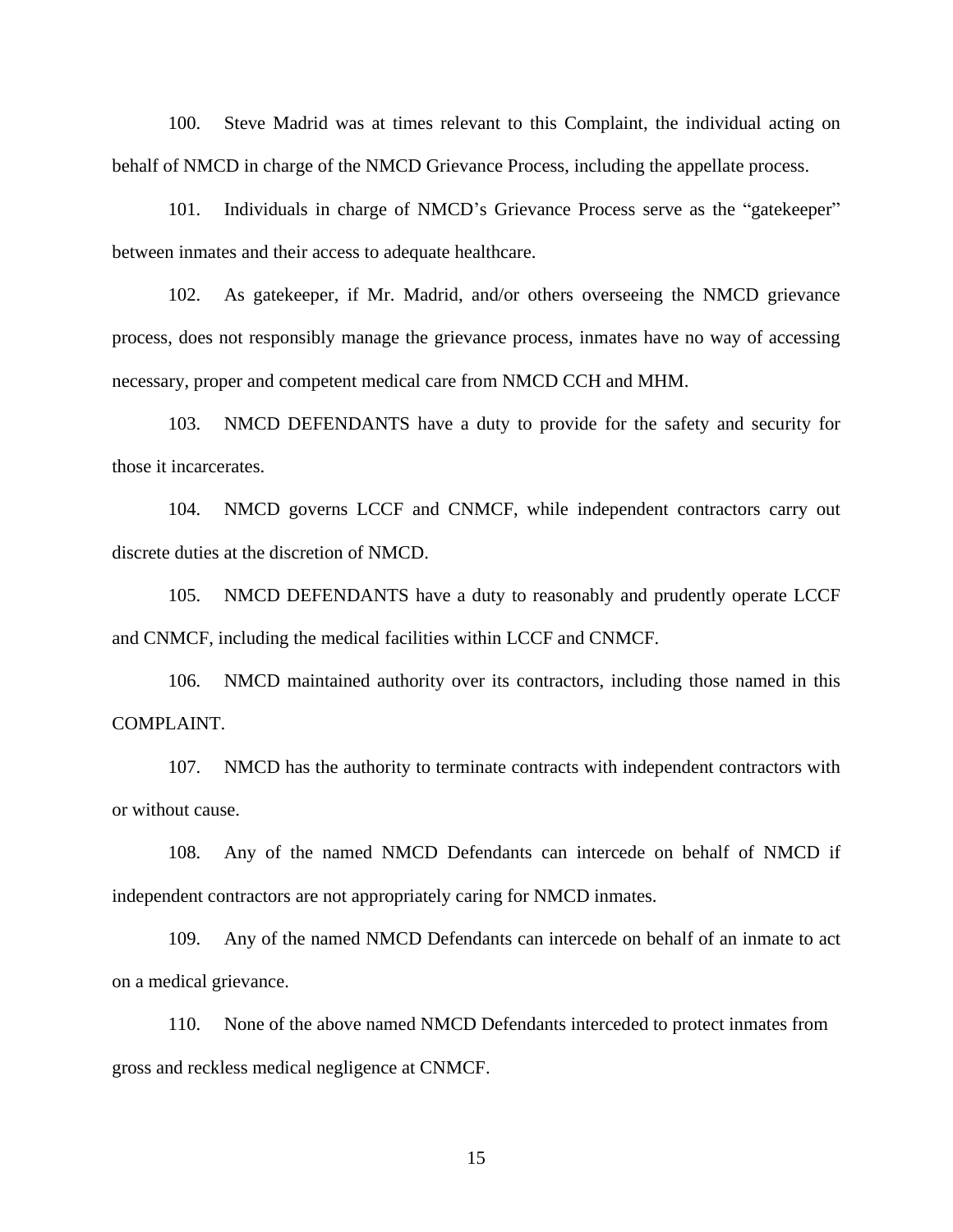111. NMCD is solely responsible for the medical grievance process.

112. NMCD is supposed to work with CH in addressing and/or resolving inmate medical grievances.

113. NMCD routinely ignores inmate medical grievances.

114. NMCD routinely destroys inmate medical grievances.

115. NMCD routinely fails to process inmate medical grievances correctly.

116. When inmate medical grievances are addressed, NMCD routinely and without medical justification, finds against inmates filing medical grievances.

117. NMCD in reckless disregard and deliberate indifference to the rights of inmates failed to act on medical grievances filed by inmates at CNMCF.

118. Upon information and belief, during the term of the GSC, NMCD did not find in favor of a single NMCD inmate housed at CNMCF.

119. NMCD does not consult with objective medical experts in the review of medical grievances.

120. Upon information and belief, the decision whether to substantiate a medical grievance is made by non-medical NMCD personnel.

121. DEFENDANT STEVE MADRID is instrumental in the denial of medical grievances.

122. STEVE MADRID is not a medical professional, has no medical training and is utterly incompetent to evaluate and rule upon medical grievances.

123. NMCD's medical grievance abuses outlined above lead directly to the gross and reckless medical neglect of inmates, including PLAINTIFF.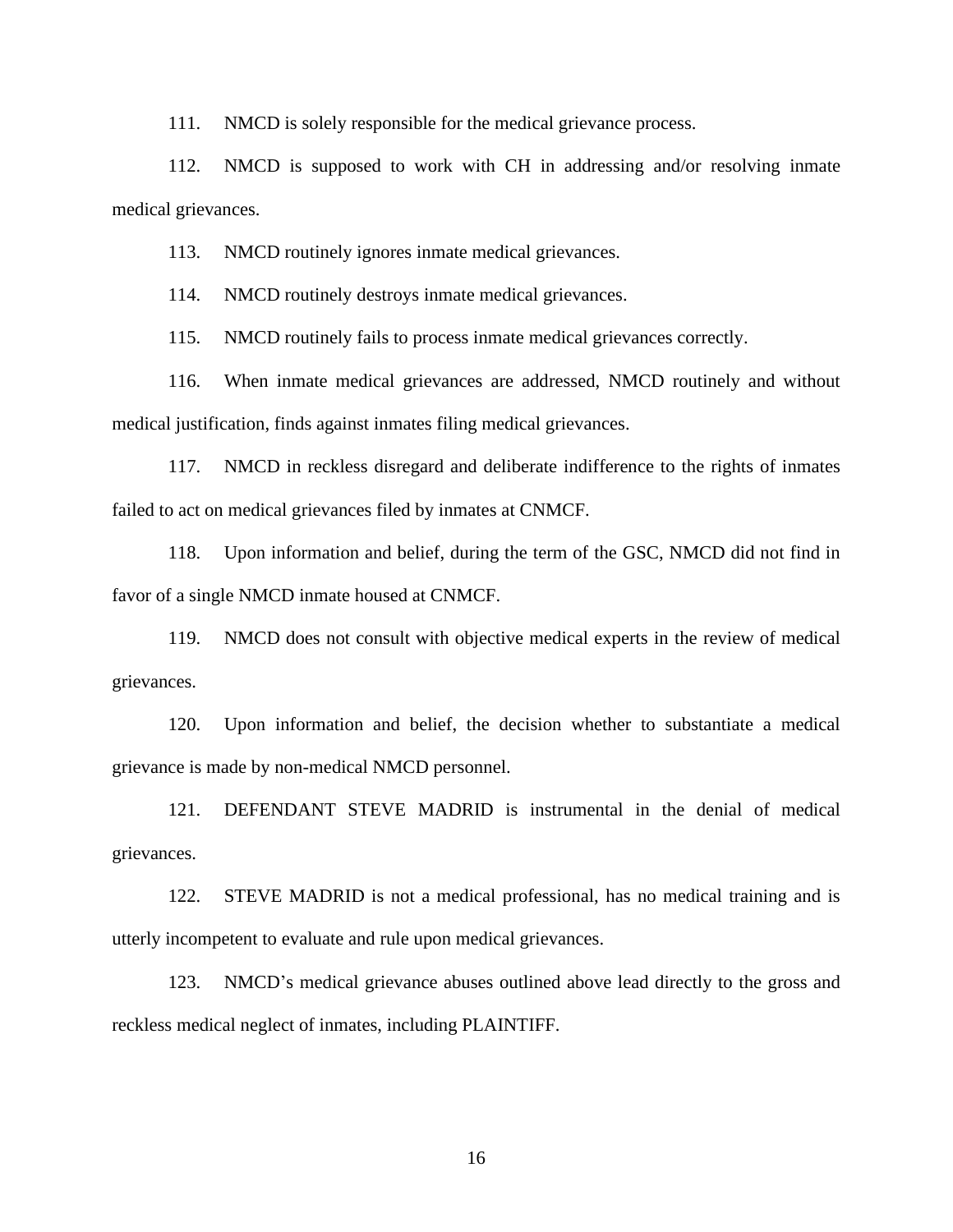124. NMCD's medical grievance abuses outlined above are a proximate cause of injuries related thereto**.**

125. NMCD's medical grievance abuses create an unsafe environment at NMCD facilities including CNMCF under NMSA §41-4-6 and constitutes negligent operation of a medical facility under NMSA §41-4-9.

126. NMCD DEFENDANTS, by and through its employees, staff and agents, knew of PLAINTIFF's history of chronic and severe diabetes mellitus and consequent infections and consequent infections and with wanton, willful and deliberate indifference ignored his medical grievances, ignored his emergent medical condition, and failed to take action within its authority to protect the health of PLAINTIFF.

127. STEVE MADRID knew of PLAINTIFF's history of chronic and severe diabetes mellitus and consequent infections and with wanton, willful and deliberate indifference ignored his medical grievances.

128. DEFENDANT WARDEN knew of PLAINTIFF's history of chronic and severe diabetes mellitus and consequent infections and with wanton, willful and deliberate indifference ignored his medical grievances.

129. ALL DEFENDANTS collectively knew of PLAINTIFF's history of chronic and severe diabetes mellitus and consequent infections and with wanton, willful and deliberate indifference ignored his medical grievances and deliberately refused to provide necessary and proper medical care.

130. ALL DEFENDANTS, including as yet unidentified JOHN DOE DEFENDANTS, individually knew of PLAINTIFF's history of chronic and severe diabetes mellitus and consequent infections, and with wanton, willful and deliberate indifference ignored his medical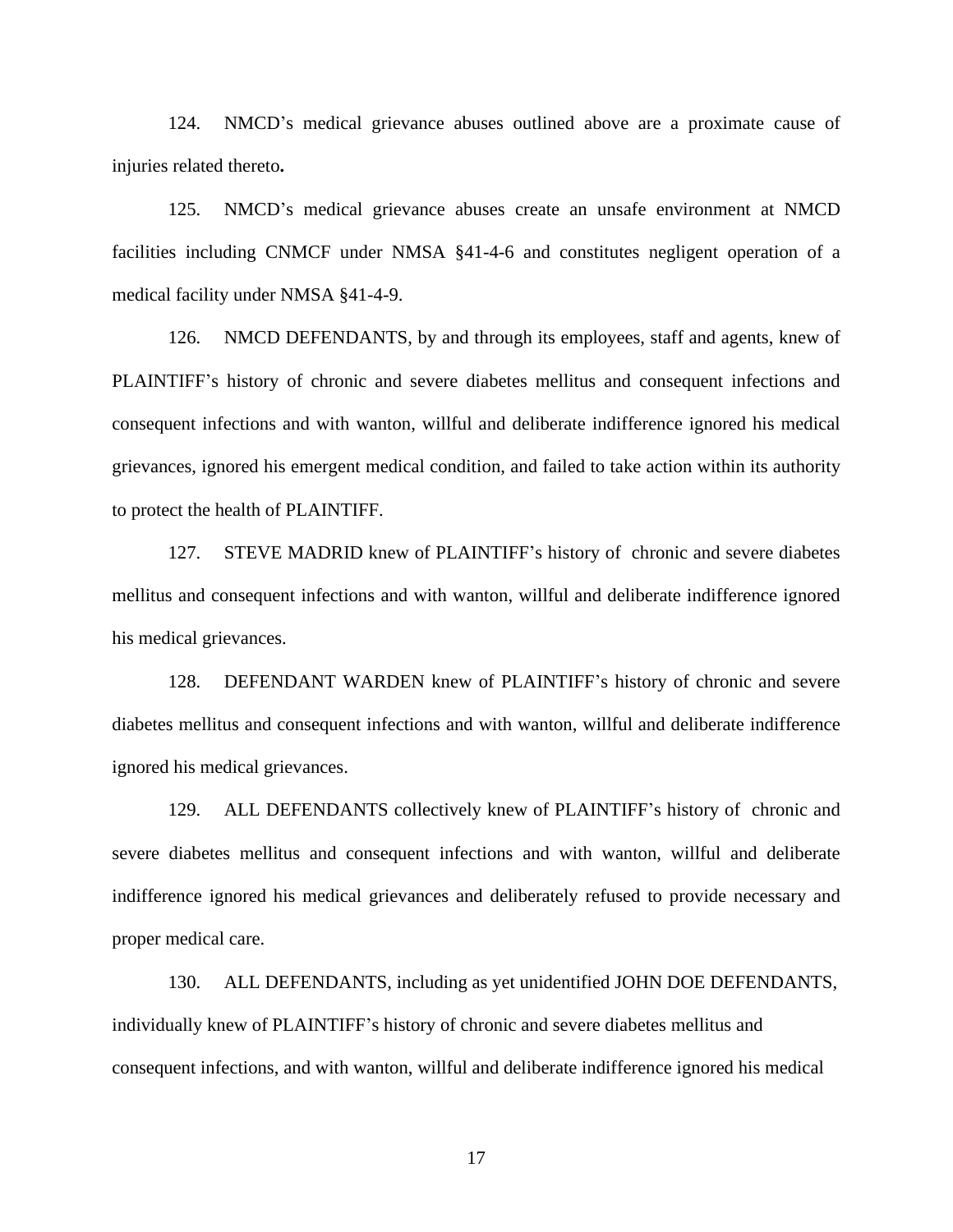grievances and deliberately refused to provide necessary and proper medical care, which directly led to Plaintiff's necrotizing fasciitis, sepsis, and acute kidney injury and 27 days in the hospital.

131. NMCD understands and recognizes that failure to treat chronic and severe diabetes mellitus and consequent infections constitutes recklessness under New Mexico law.

132. NMCD understands and recognizes that failure to treat chronic and severe diabetes mellitus and consequent infections constitutes deliberate indifference under federal law.

133. NMCD had full authority to enforce the GSC.

134. NMCD had at all times relevant to this COMPLAINT the authority to compel its CCH to treat PLAINTIFF's chronic and severe diabetes mellitus and consequent infections.

135. NMCD has obtained substantial budgets for treatment of chronic and severe diabetes mellitus.

136. NMCD pays millions of dollars to its CCH for treatment chronic and severe diabetes mellitus

137. NMCD had full authority over the medical grievance process.

138. NMCD through the grievance process can control the manner in which its CCH can perform their duties.

139. NMCD through the terms of the GSC can control the manner in which its CCH can perform their duties.

140. NMCD through NMCD policies and regulations can control the manner in which its CCH can perform their duties.

141. NMCD had the authority to terminate the GSC at will as indicated by the GSC:

**6. Termination." A.** Grounds. The Agency may terminate this Agreement for convenience or cause.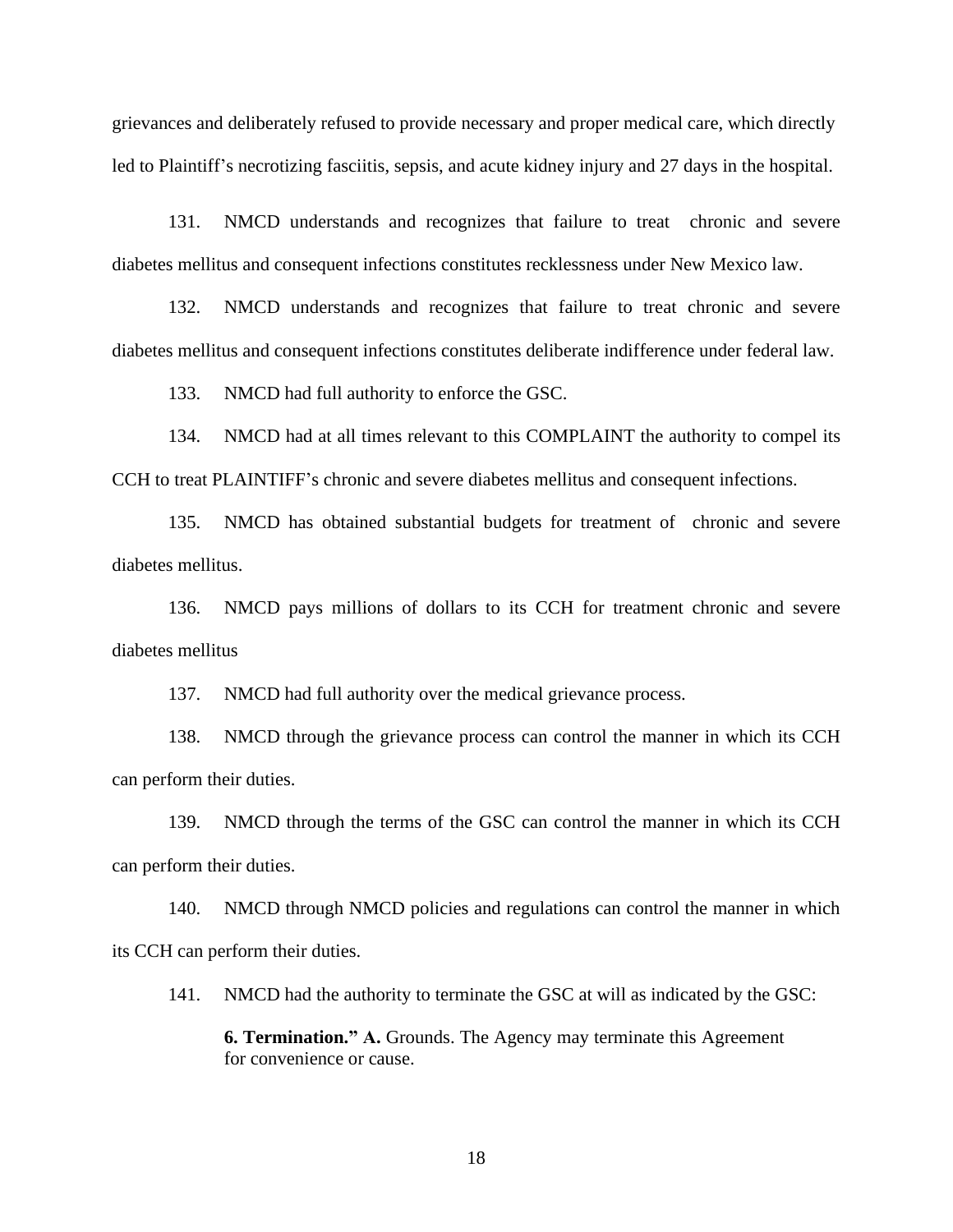142. NMCD has the authority to terminate at will GENERAL SERVICES CONTRACT #16-770-1300-0097.

143. NMCD recklessly chose not to exercise any control over the manner in which its CCH performed their duties leading to the uncontrolled chronic and severe diabetes mellitus with consequent infections. .

144. NMCD through the terms of the GSC can control the manner in which its contractors can perform their duties.

145. NMCD through NMCD policies and regulations can control the manner in which its contractors can perform their duties.

146. NMCD recklessly chose not to exercise any control over the manner in which its CCH, by and through its employees, staff and agents, performed their duties leading to the uncontrolled chronic and severe diabetes mellitus with consequent infections.

147. The gross, willful, reckless and deliberate disregard of PLAINTIFF's medical needs by NMCD and its named employees and staff, along with yet to be identified John Doe Defendants, directly led to PLAINTIFF's necrotizing fasciitis, sepsis, and acute kidney injury and 27 days of unnecessary and wholly avoidable hospitalization.

#### **C. FACTS SPECIFIC TO CCH DEFENDANTS**

148. General Services Contract (GSC) #16-770-1300-0097 was executed by NMCD and CCH on or about June 2016.

149. CCH submitted its Technical Response to Request for Proposal No. 60-770-15- 05163 ("CCH TechResponse") for Inmate Medical Services dated February 18, 2016.

150. CCH Tech Response was over 1200 pages long.

151. CCH's Tech Response did not mention the Tort Claims Act.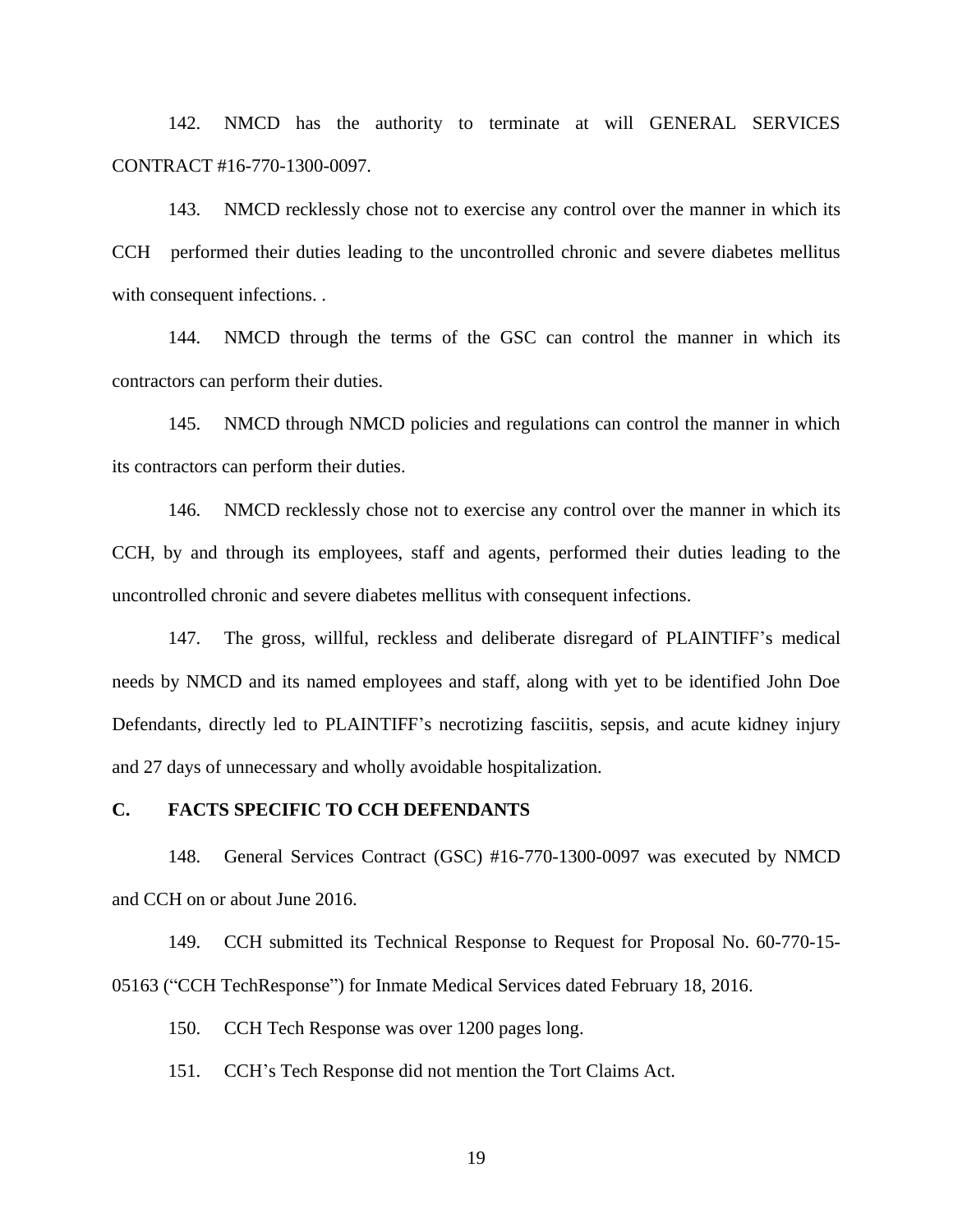152. CCH's Tech Response did not mention the word "tort".

153. CCH's Tech Response did not mention punitive damages.

154. CCH's Tech Response did not mention or request Tort Claims Act protection for

CCH, MHM or their respective employees, staff and agents.

155. The GSC was 80 pages in length.

156. The GSC did not mention the Tort Claims Act.

157. The GSC did not mention the word "tort".

158. The GSC did not mention punitive damages.

159. The GSC did not provide for Tort Claims Act protection for CCH or its respective employees, staff, agents, staffing agencies or other vendors.

160. Tort Claims Act protection for CCH, MHM and/or their respective employees, staff and agents was not negotiated, bargained for, or agreed upon.

161. Protection from punitive damages for CCH, MHM and/or their respective employees, staff and agents was not negotiated, bargained for, or agreed upon.

162. The GSC was freely entered into by CCH on or about June 2016.

163. The GSC was in effect from June 2016 to November 2019.

164. CCH had the legal capacity to enter the GSC.

165. CCH was legally competent to enter the GSC.

166. There was mutual assent on the part of CCH and NMCD in the negotiation and execution of the GSC.

167. No duress or force was exercised by the State of New Mexico or NMCD in the negotiation and execution of the GSC.

168. The GSC was not vague.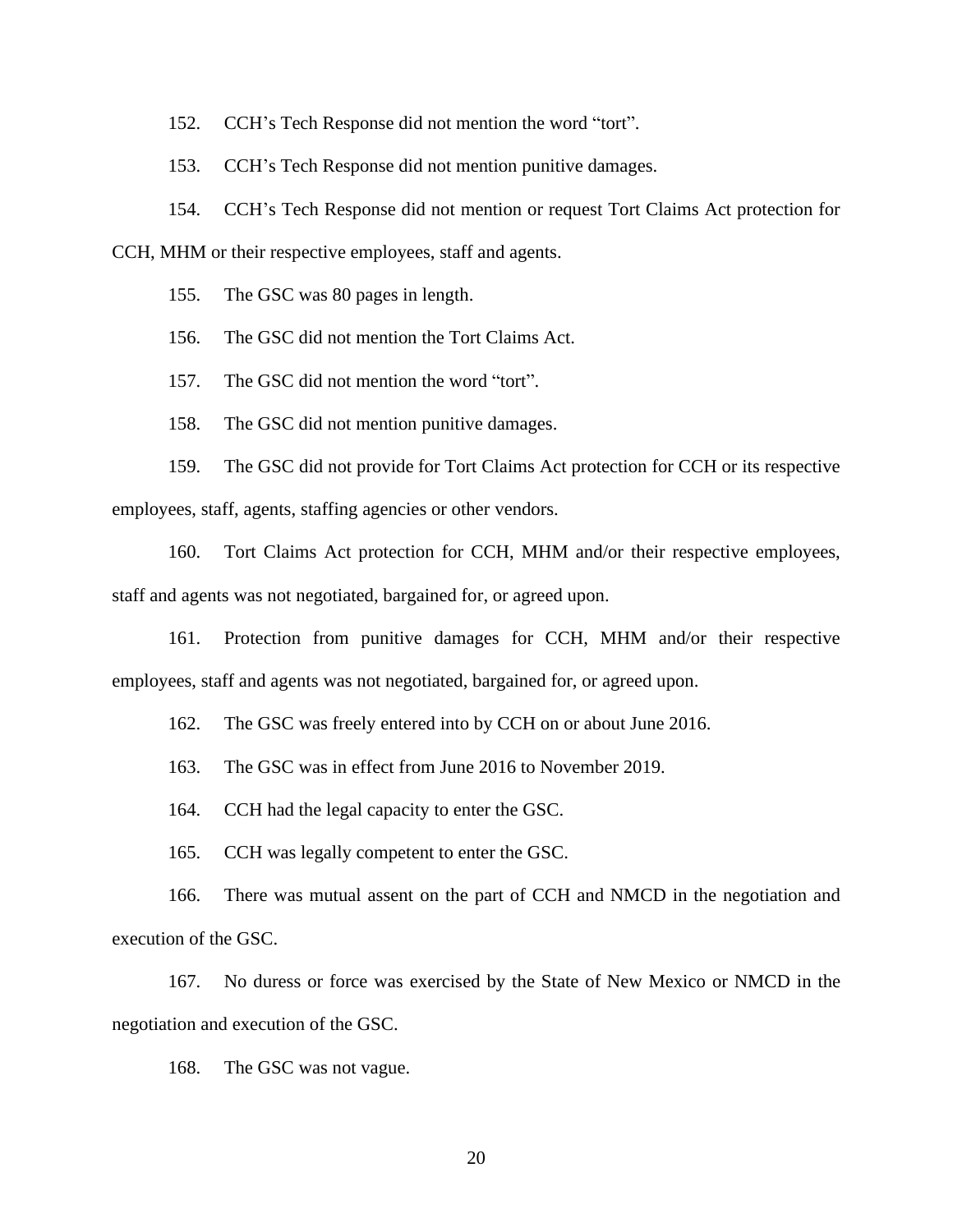- 169. The GSC was not oppressive to CCH.
- 170. The GSC was not void as a matter of public policy.
- 171. CCH is and was at all relevant times bound by the terms of the GSC.
- 172. The GSC is fully enforceable against CCH as written.
- 173. The GSC states:

#### **8. Status of Contractor.**

The Contractor and its agents and employees are independent contractors performing general services for the Agency and are not employees of the State of New Mexico. The Contractor and its agents and employees shall not accrue leave, retirement, insurance, bonding, use of state vehicles, or any other benefits afforded to employees of the State of New Mexico as a result of this Agreement.

174. By the terms of the GSC, CCH is an independent contractor performing general services for the Agency.

175. By the terms of Paragraph 8 of the Paragraph 8 above of the GSC, CCH and is not an employee of the State of New Mexico.

176. By the terms of Paragraph 8 of the GSC, CCH employees and agents are independent contractors.

177. By the terms of the Paragraph 8 of the GSC, CCH employees and agents are not employees of the State of New Mexico.

178. CCH has repeatedly taken the position that it is not a public entity subject to

IPRA.

179. A IPRA lawsuit is currently pending against CCH due to its refusal to provide settlement documents on the basis that it is not a public body.

180. CCH has claimed that it is a public body to gain New Mexico Tort Claims Act protection.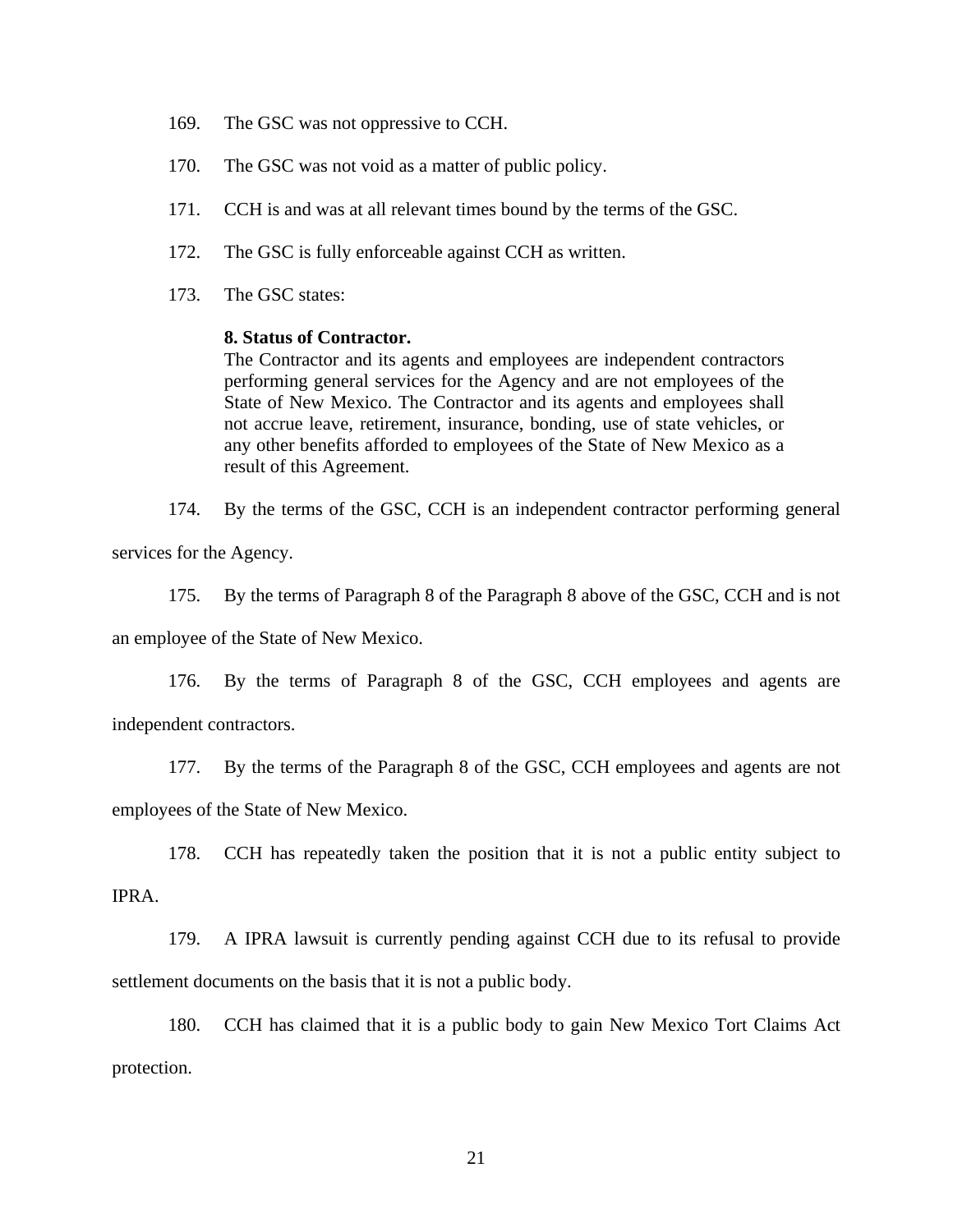181. In CCH's TechResponse, the proposed contract for New Mexico Department of Corrections would be part of the insurance program that is *currently in place* for CCH.

182. CCH medical staff working in NMCD under the GSC were provided malpractice and general liability insurance through MHM.

183. CCH was a named insured on the insurance policy in place for MHM and MHM employees, staff and agents.

184. Upon information and belief, CCH also carried its own private medical malpractice insurance during the term of the GSC.

185. As part of its CCH TechResponse, CCH provided audits and proof of its "financial stability."

186. In support of its "financial stability," CCH submitted documents with its CCH

TechResponse showing that its co-parents generated over \$16.29 billion in revenue for the 2015

fiscal year.

187. The GSC states:

**22. Indemnification.** The Contractor shall defend, indemnify and hold harmless the Agency and the State of New Mexico from all actions, proceedings, claims, demands, costs, damages, attorneys' fees and all other liabilities and expenses of any kind from any source which may arise out of the performance of this Agreement, caused by the negligent act or failure to act of the Contractor, its officers, employees, servants, subcontractors or agents, or if caused by the actions of any client of the Contractor resulting in injury or damage to persons or property during the time when the Contractor or any officer, agent, employee, servant or subcontractor thereof has or is performing services pursuant to this Agreement.

188. The GSC expressly states that there shall be no third-party beneficiary status for

any individuals or entities not parties to the GSC stating:

D. *No Third Party Beneficiaries.* The Parties do not intend to create in any other individual or entity, including but not limited to any inmate or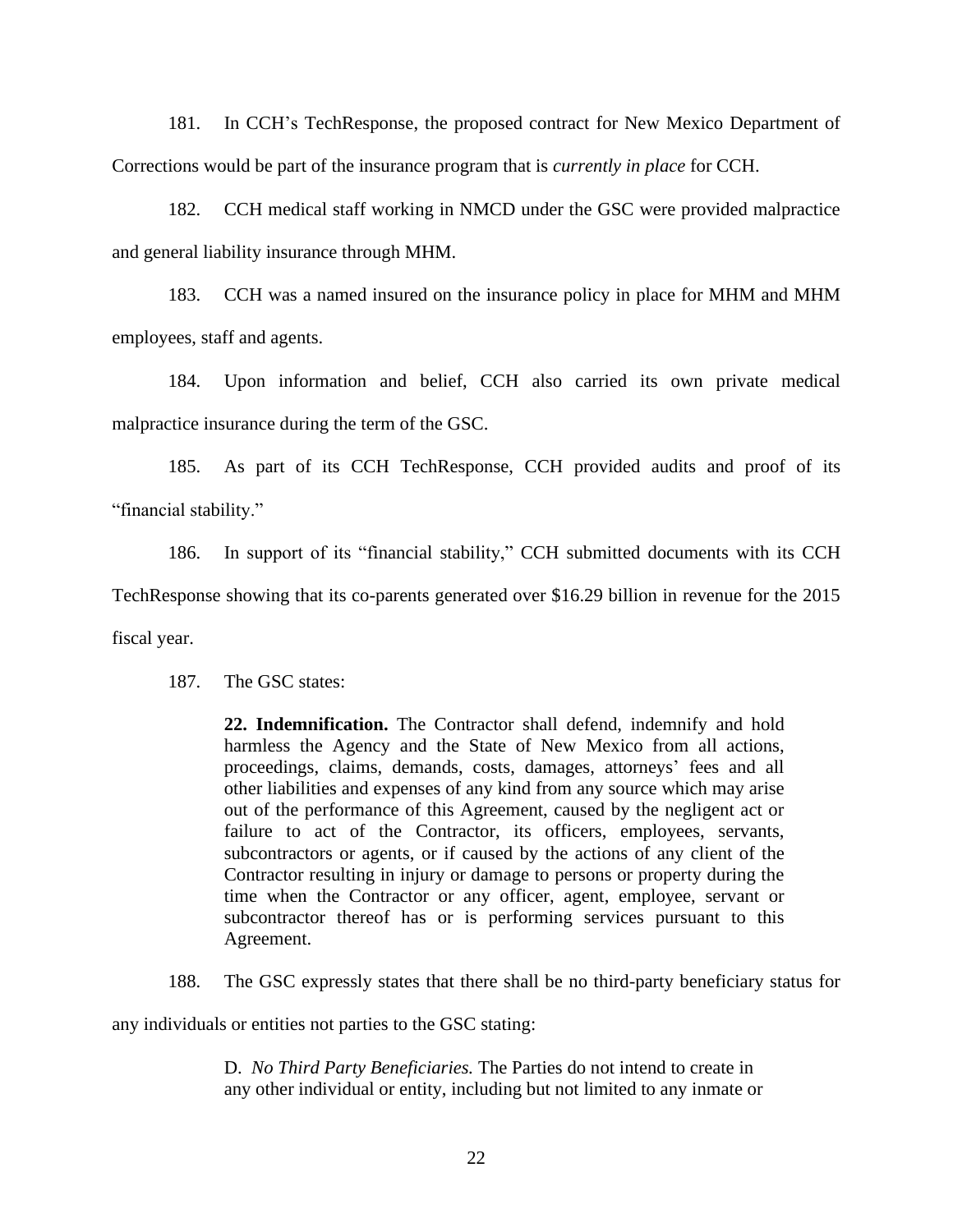patient, the status of third party beneficiary, and this Agreement shall not be construed so as to create such status. The rights, duties and obligations contained in this Agreement shall operate only between the Parties to this Agreement and shall inure solely to the benefit of such Parties…**.**

189. CCH was not licensed to practice medicine in New Mexico during the term of the GSC.

190. CNMCF is not now and was not during times relevant to this COMPLAINT covered by the New Mexico Public Liability Fund.**.** 

191. Centurion was the medical provider at CNMCF during the term of the GSC.

192. CCH was not covered by the New Mexico Public Liability Fund during the term of the GSC for medical care provided at CNMCF.

193. The employees and staff of CCH were not covered by the New Mexico Public Liability Fund during the term of the GSC.

194. Under the terms of the CCH contract, CCH was required to pay a penalty to that State of New Mexico for non-performance, including filling vacancies in healthcare staffing needs.

195. As of November 2019, CCH had accumulated approximately \$3,880,719.60 in staffing penalties owed to the State of New Mexico for failure to meet healthcare staffing requirements of the New Mexico prison facilities.**.** 

196. Upon transfer of an NMCD inmate during the term of the GSC, Medicaid paid for all inmate hospital bills for inmates who were in the hospital for 24 hours or more.

197. Upon transfer of an NMCD inmate during the term of the GSC, CCH paid no inmate hospital medical bills for inmate hospital stays over 24 hours.

198. The total costs of hospitalizations for PLAINTIFF due to the gross negligence, reckless and deliberately indifferent failure to provide medical care was \$ 221,422.57.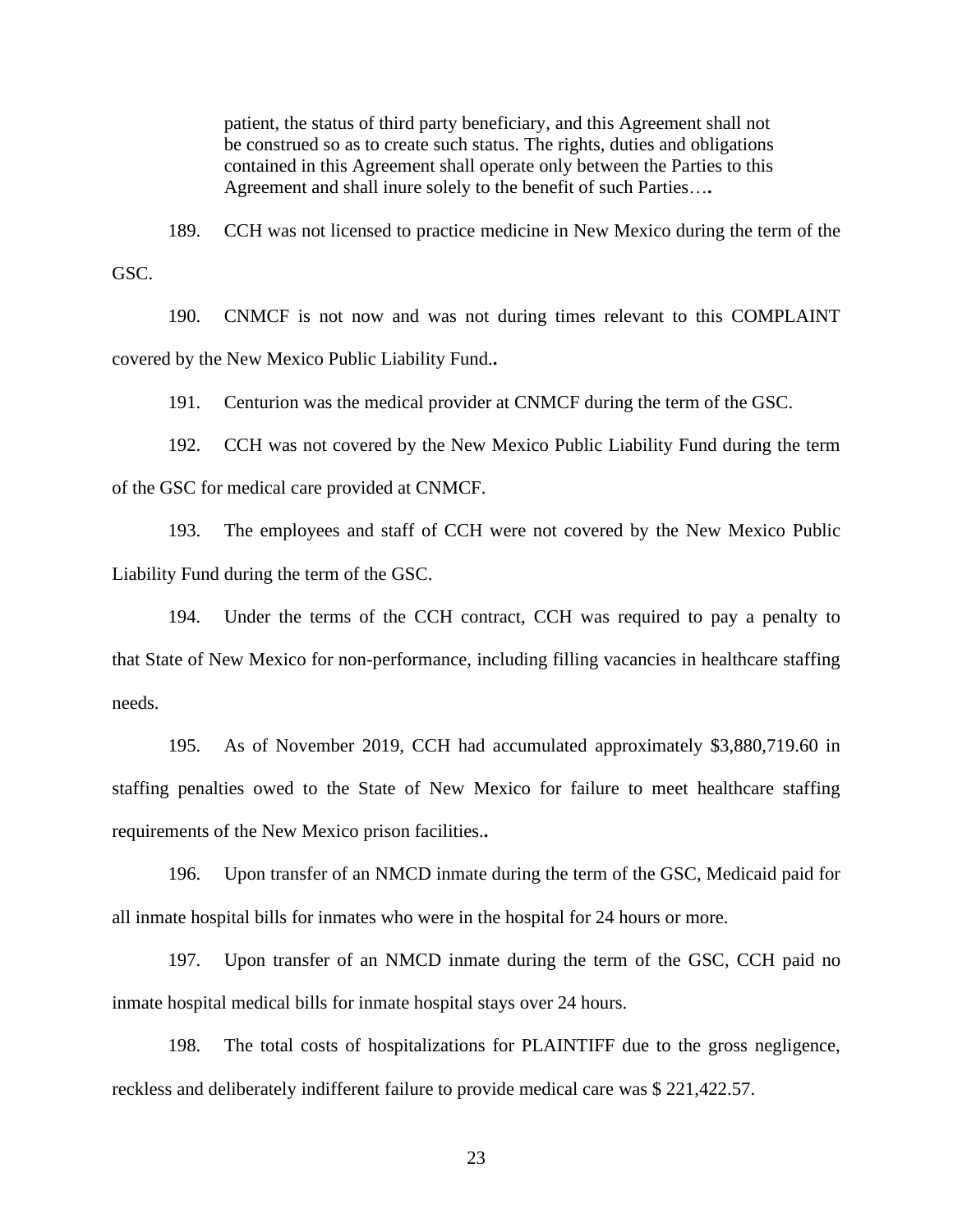199. CCH paid none/\$0.00 for the hospital stays in excess of 24 hours for PLAINTIFF's medical care.

200. Upon information and belief, CCH delays transport of critically ill inmates to outside hospitals until such time that it is highly probable that the inmate will remain in the hospital for 24 hours or more.

201. CCH through said delays in treatment deliberately shifts the costs of medical care for critically ill inmates to Medicaid.

202. CCH was paid over \$150 million during the term of the GSC.

203. CCH DEFENDANTS, by and through its employees, staff and agents, knew of PLAINTIFF's history of chronic and severe diabetes mellitus with consequent infections.

204. CCH DEFENDANTS, by and through its employees, staff and agents, knew of PLAINTIFF's history of chronic and severe diabetes mellitus with consequent infections.

205. DEFENDANT DOCTORS and other medical personnel knew of PLAINTIFF's history of chronic and severe diabetes mellitus with consequent infections and with wanton, willful and deliberate indifference ignored his medical grievances and deliberately refused to provide necessary and proper medical care.

206. The gross, willful, reckless and deliberate failure to treat PLAINTIFF's chronic and severe diabetes mellitus with consequent infections directly lead to PLAINTIFF's necrotizing fasciitis, sepsis, and acute kidney injury and 27 days of unnecessary and avoidable hospitalizations for which CCH paid \$0.00 of PLAINTIFF's total medical bills for Lovelace of \$109,637.57, UNMH \$95,480.00 and UNMG \$16,285.00.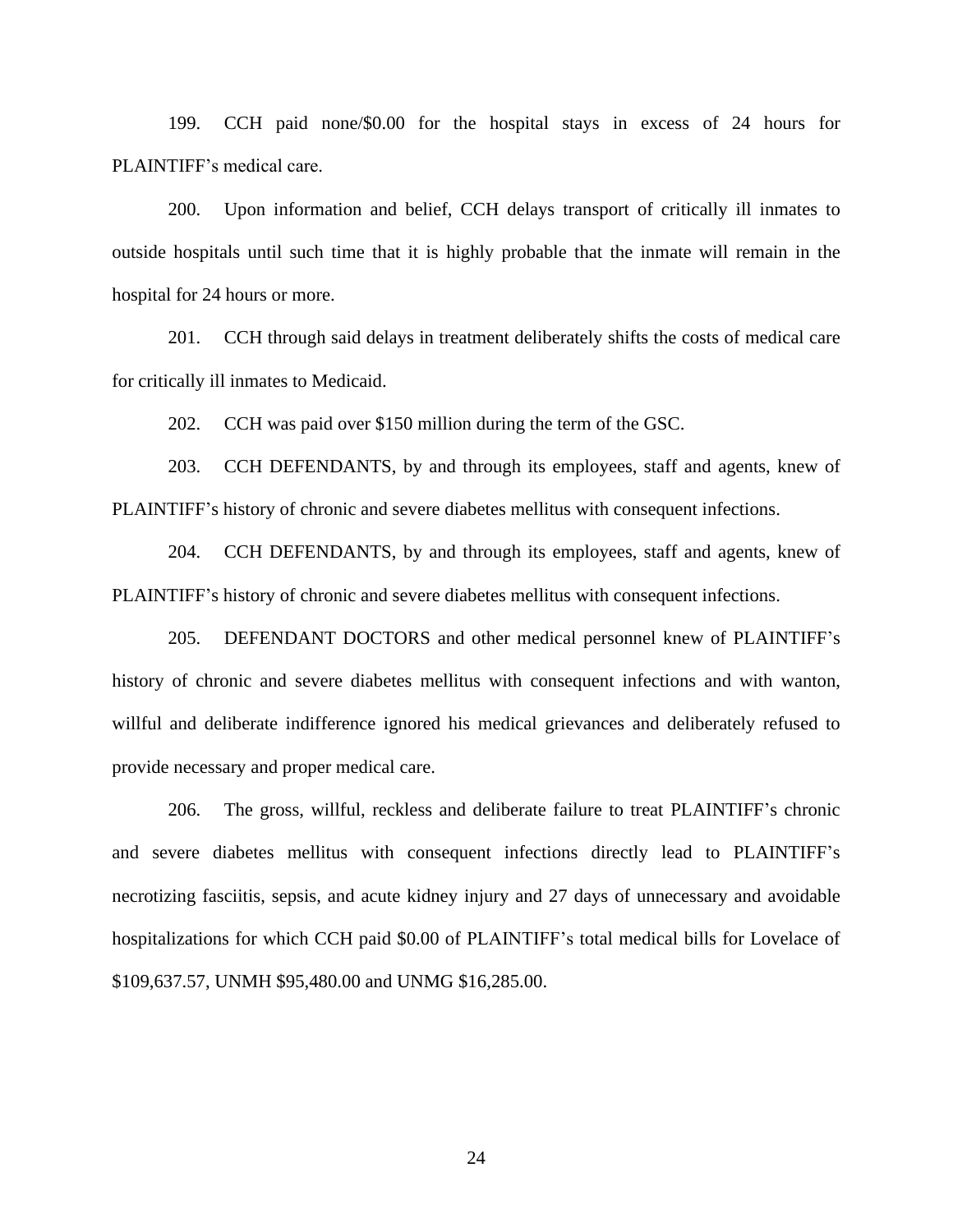207. Upon information and belief DEFENDANT DOCTORS acquiesced in this policy deliberately and willfully abdicating their responsibilities to the care and treatment of PLAINTIFF.

#### **D. FACTS SPECIFIC TO MHM DEFENDANTS**

208. MHM provides malpractice and general liability insurance to its medical practitioner employees working in NMCD facilities under CCH during the term of the GSC.

209. MHM was not licensed to practice medicine in New Mexico during the term of the GSC.

210. CNMCF is not now and was not during times relevant to this COMPLAINT covered by the New Mexico Public Liability Fund.

211. MHM provided medical personnel for the provision of medical services at CNMCF via Centurion during the term of the GSC.

212. MHM was not covered by the New Mexico Public Liability Fund during the term of the GSC for medical care provided at CNMCF.

213. The employees and staff of MHM were not covered by the New Mexico Public Liability Fund during the term of the GSC.

214. MHM was not a party to the GSC.

215. MHM is a third party to the GSC.

216. MHM was not a party to the GSC.

217. MHM is a third-party to the GSC.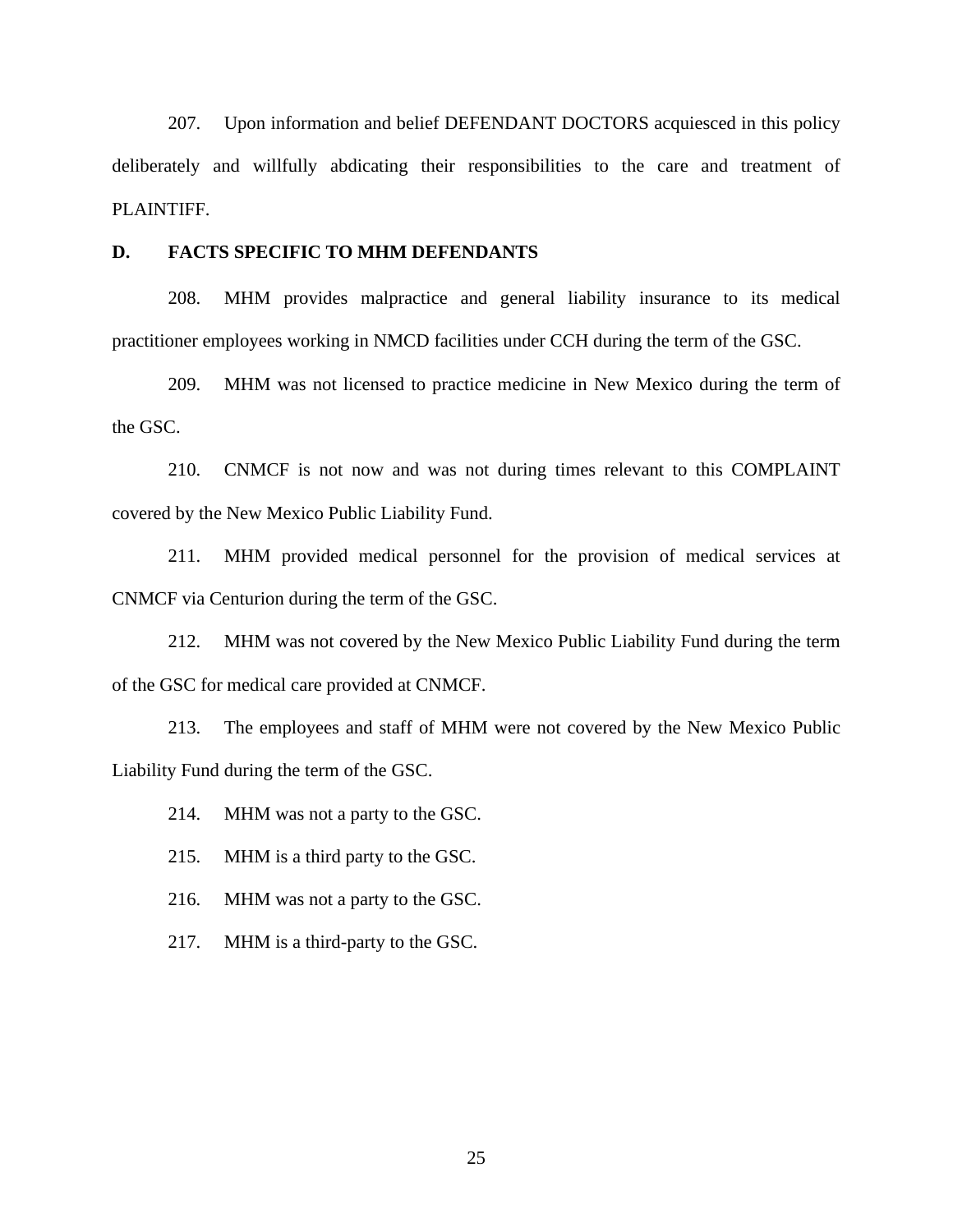218. MHM had no direct contractual relations with NMCD, the State of New Mexico or CNMCF for the provision of medical services during the term of the GSC.

219. MHM had no direct contractual relations with NMCD, the State of New Mexico or CNMCF for the provision of medical services from June 2016 to November 2019.

220. At all material times, MHM acted through its owners, officers, directors, employees, agents or apparent agents, including, but not limited to, administrators, management, nurses, doctors, technicians and other staff, and is responsible for their acts or omissions pursuant to the doctrines of respondeat superior, agency and/or apparent agency.

221. MHM carried medical malpractice insurance for itself and its employees loaned to Centurion for the provision of medical care in NMCD facilities.

222. MHM is neither a local public body nor a state employee under NMSA  $§41-4 7(F)$ .

223. MHM is not entitled to protections under the New Mexico Tort Claims Act.

224. MHM DEFENDANTS, by and through its employees, staff and agents, knew of PLAINTIFF's history of chronic and severe diabetes mellitus with consequent infections.

225. MHM DOCTORS and other medical personnel knew of PLAINTIFF's history of chronic and severe diabetes mellitus with consequent infections and with wanton, willful and deliberate indifference ignored his medical grievances and deliberately refused to provide necessary and proper medical care.

226. The gross, willful, reckless and deliberate disregard of PLAINTIFF's medical needs by MHM and its named employees and staff, along with yet to be identified John Doe Defendants directly led to PLAINTIFF's necrotizing fasciitis, sepsis, and acute kidney injury and 27 days of unnecessary and wholly avoidable hospitalization.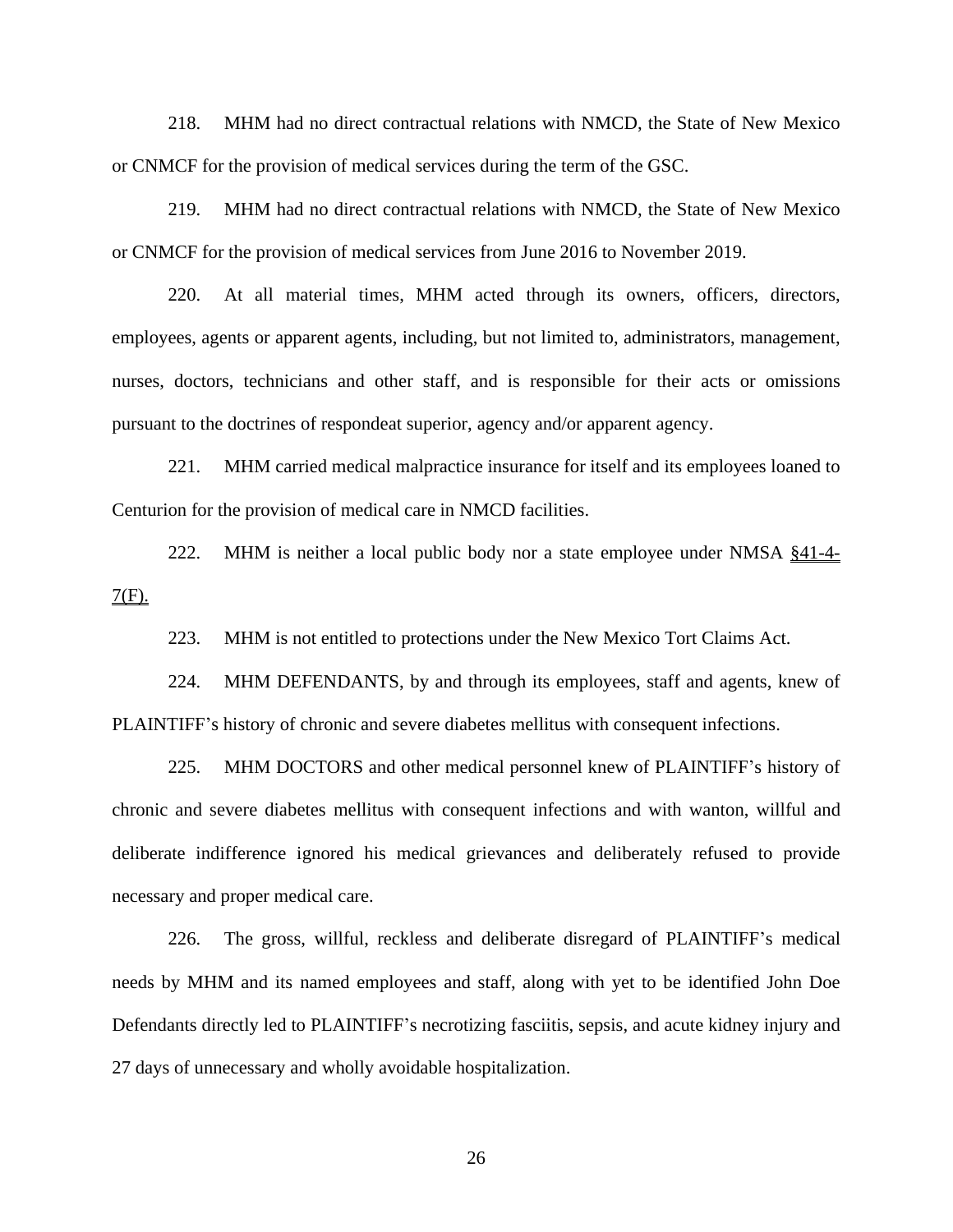#### **E. FACTS COMMON TO ALL DEFENDANTS**

227. ALL DEFENDANTS knew that PLAINTIFF was in need of immediate treatment to control his chronic and severe diabetes mellitus with consequent infections.

228. ALL DEFENDANTS knew that PLAINTIFF's chronic and severe diabetes mellitus with consequent infections was worsening.

229. ALL DEFENDANTS knew that untreated chronic and severe diabetes mellitus with consequent infections could lead to severe infections including those suffered by PLAINTIFF to untreated chronic and severe diabetes mellitus with consequent infections positive inmates.

230. ALL DEFENDANTS knew that the failure to treat chronic and severe diabetes mellitus with consequent infections constitutes recklessness under New Mexico law.

231. ALL DEFENDANTS knew that the failure to treat chronic and severe diabetes mellitus with consequent infections constitutes reckless disregard of the serious medical needs of inmates under New Mexico law.

232. ALL DEFENDANTS knew that the failure to treat chronic and severe diabetes mellitus with consequent infections constitutes deliberate indifference to the medical needs of inmates under New Mexico law.

233. ALL DEFENDANTS were complicit and acquiesced in the denial of proper medical care to PLAINTIFF.

234. ALL DEFENDANTS conspired together to deny PLAINTIFF necessary and proper medical care leading to the physical pain, severe emotional and psychological pain and suffering, severe and permanent physical injuries from complications from untreated and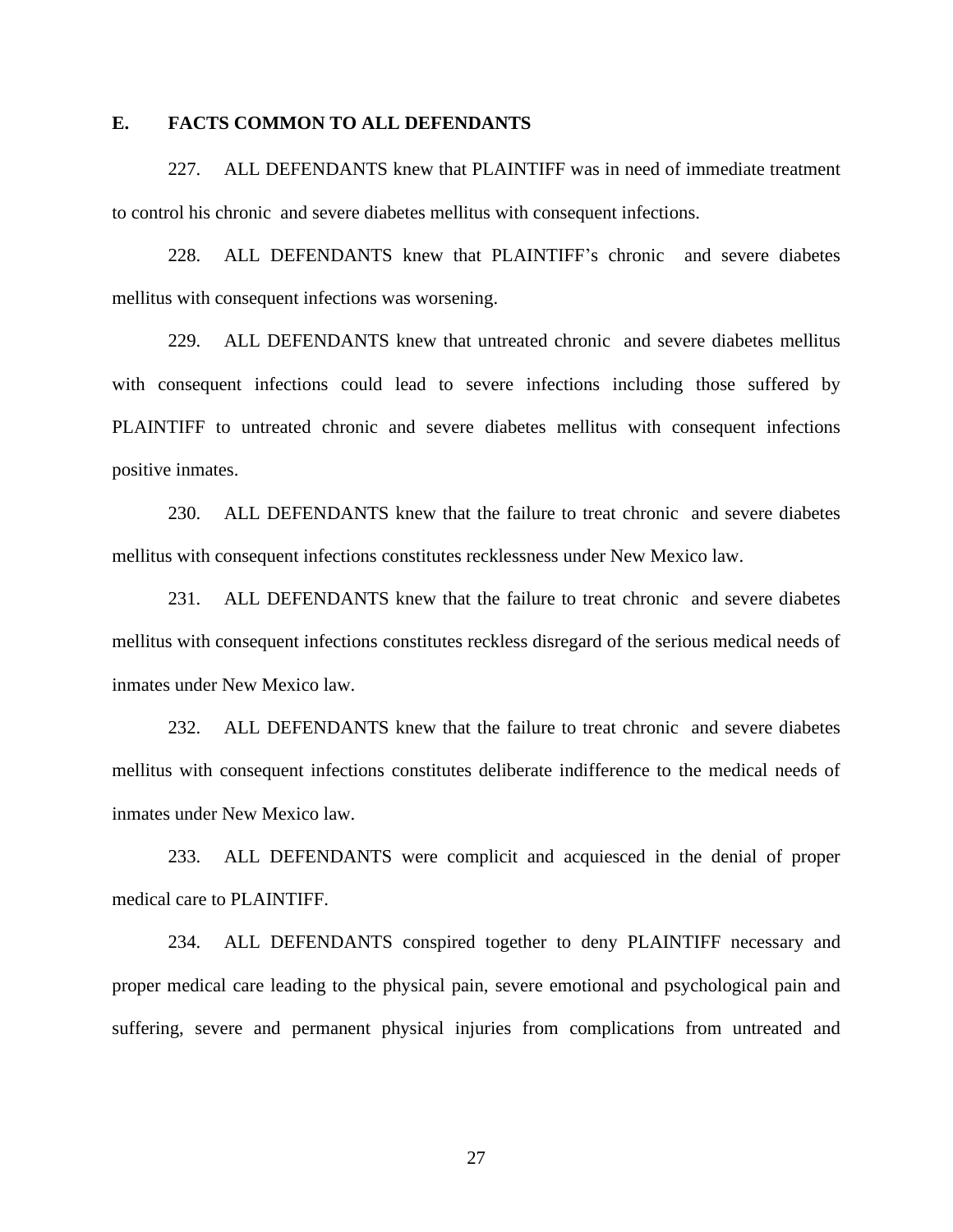improperly treated PLAINTIFF's chronic and severe diabetes mellitus with consequent infections which resulted in Cirrhosis of the liver.

### **COUNT I: MEDICAL MALPRACTICE AND NEGLIGENCE (CCH and MHM DEFENDANTS)**

235. PLAINTIFF incorporates by reference as if fully set forth herein, each and every allegation contained in the paragraphs above.

236. In undertaking the diagnosis, care and treatment of PLAINTIFF, CCH and MHM, its employees, staff and agents were under a duty to possess and apply the knowledge, skill, and care that is used by reasonably well-qualified healthcare providers in the local community.

237. CCH and MHM, their employees, staff and agents breached their duties and were negligent in the management of PLAINTIFF's health and well-being.

238. The negligence, errors, acts and omissions of CCH and MHM, include, but are not limited to:

- a. Failure to establish, maintain and enforce evaluation, diagnosis and treatment guidelines and standards;
- b. Failure to evaluate, treat and manage PLAINTIFF's medical condition;
- c. Failure to take the reasonable steps to acquire proper treatment of PLAINTIFF;
- d. Failure to refer PLAINTIFF to appropriate specialists;
- e. Failure to develop, employ, and follow appropriate policies and procedures with regard to the assessment, treatment, and management of chronic insulin dependent Diabetes Mellitus;
- f. Failure to provide PLAINTIFF with necessary and proper pain management;
- g. Failure to protect and preserve the health of PLAINTIFF.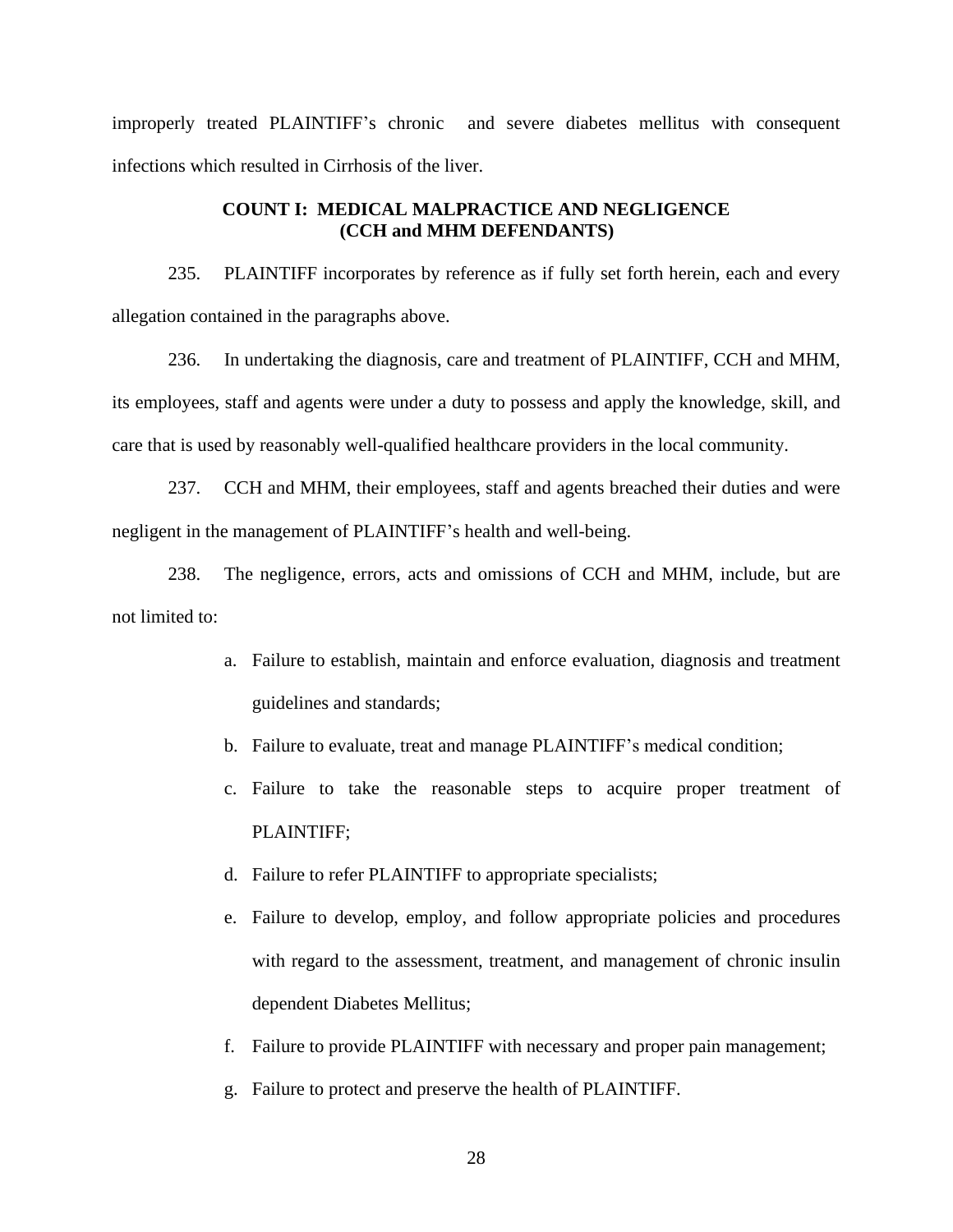239. As a direct and proximate result of the negligent acts and omissions of CCH and MHM, their employees, staff and agents, PLAINTIFF suffered a rapid and significant deterioration in his health, along with physical, emotional, and psychological pain and suffering not presently determinable, but to be proven at the time of trial.

240. CCH and MHM, its employees, staff and agent's failures to assess, treat and manage PLAINTIFF's medical condition was reckless and wanton with utter disregard for the safety and welfare of PLAINTIFF, for which PLAINTIFF is entitled to punitive damages.

#### **COUNT II: NEGLIGENCE (NMCD DEFENDANTS)**

241. PLAINTIFF incorporates by reference as if fully set forth herein, each and every allegation contained in the paragraphs above.

242. NMSA §41–4–6, NMSA §41–4–9 and NMSA §41–4–10

243. NMCD is solely responsible for the medical grievance process.

244. NMCD's routine destruction of medical grievances is a direct and proximate cause of injuries to PLAINTIFF.

245. NMCD's routine denial of medical grievances is a direct and proximate cause of injuries to PLAINTIFF.

246. NMCD is in charge of enforcement of the terms of the GSC, which creates standards and obligations for CCH's delivery of medical services.

247. NMCD has failed to enforce important provisions of the GSC, which led directly to the gross medical neglect, intentional and deliberate withholding of medical care and the consequent harm to PLAINTIFF.

248. NMCD is solely responsible for the administration and enforcement of medical care standards in NMCD facilities.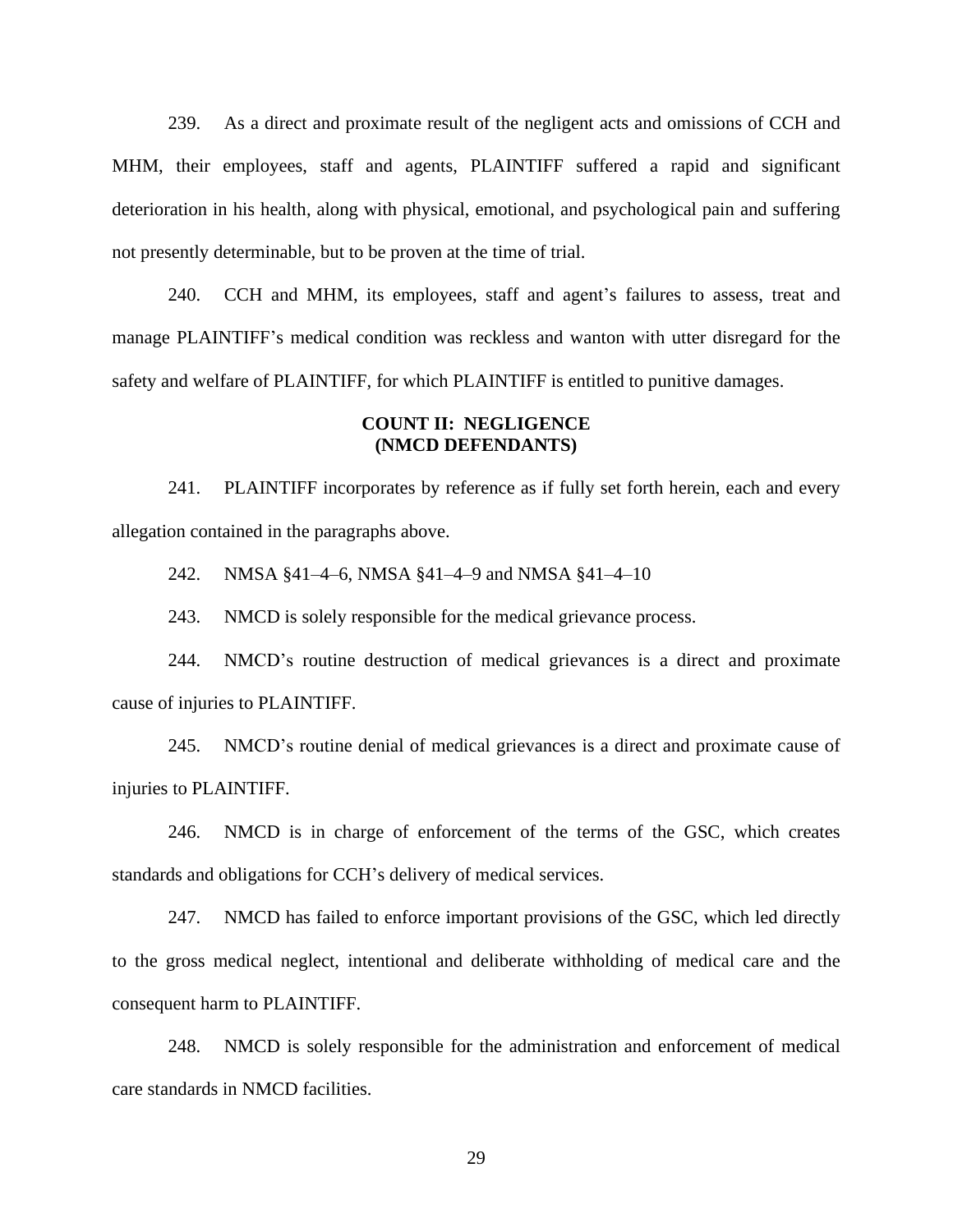249. NMCD's indifference to national standards for the constitutionally acceptable medical care of inmates and NMCD's allowance of CCH to provide services far below constitutional standards led directly to the gross medical neglect, intentional and deliberate withholding of medical care and the consequent harm to PLAINTIFF.

250. NMCD is responsible for providing adequate health care to those it incarcerates, and to protect those inmates from risks associated with increased risks of infection or other medical emergencies.

251. As evidenced by the hundreds of inmates positive for chronic insulin dependent diabetes mellitus while incarcerated in the NMCD system, but only a small fraction receives medical care and face harm from untreated chronic insulin dependent diabetes mellitus resulting in liver disease.

252. With this elevated risk of harm, NMCD has an increased duty of care to these vulnerable inmates.

253. NMCD maintains clinical oversight of its contractor's medical decision-making and health services operation.

254. NMCD did not enforce the GSC or take proper enforcement actions against CCH, resulting in inadequate healthcare to its inmates.

255. As a result of the foregoing, PLAINTIFF has suffered serious and permanent physical injuries, pain and suffering, and severe psychological and emotional distress, for which PLAINTIFF is entitled to damages.

### **COUNT III: NEGLIGENCE (All Defendants)**

256. PLAINTIFF incorporates by reference as if fully set forth herein, each and every allegation contained in the paragraphs above.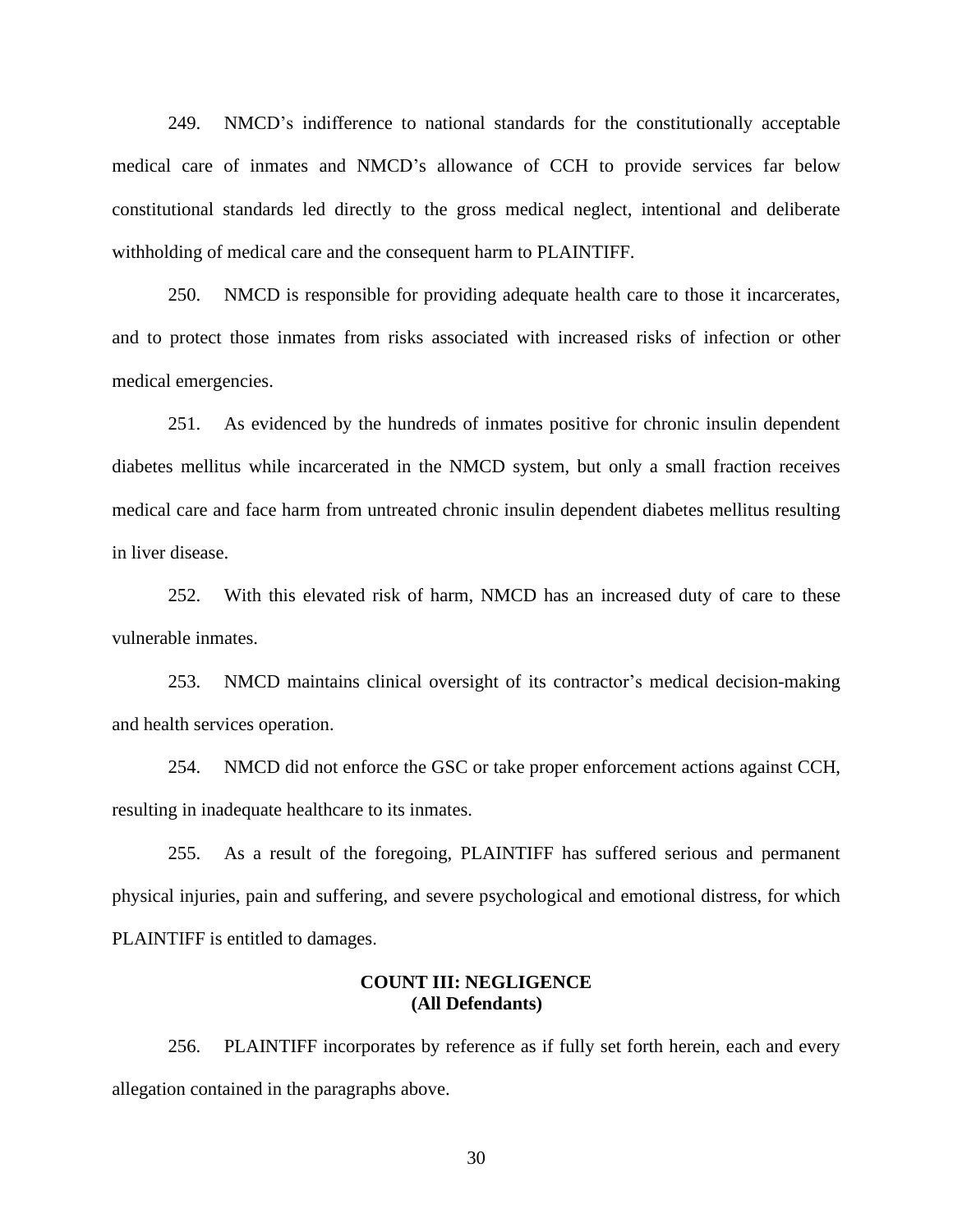257. NMSA §41–4–6, NMSA §41–4–9 and NMSA §41–4–10.

258. NMCD DEFENDANTS negligently failed to oversee CCH in the provision of medical care to NMCD inmates, which contributed to PLAINTIFF's injuries.

259. NMCD DEFENDANTS failed to take corrective action against CCH in clear face of recurrent and consistent negligent and reckless medical care to NMCD inmates, which contributed to PLAINTIFF's injuries.

260. NMCD and CCH are entrusted with the medical care of New Mexico inmates who have no other source of medical care.

261. CCH's medical staff at NWNMCF lacked sufficient expertise to assess, treat and manage PLAINTIFF's health conditions.

262. NMCD DEFENDANTS negligently failed to ensure that CCH hire, train and supervise its medical providers, staff, employees and agents.

263. NMCD DEFENDANTS negligently failed to ensure that CCH hire competent medical providers, employees, staff and agents.

264. NMCD DEFENDANTS negligently, intentionally and knowingly interfered in the inmate grievance process with a pattern and practice of routine denial of medical grievances without due consideration of the facts and circumstances of the grievances, which contributed to PLAINTIFF's injuries.

265. NMCD DEFENDANTS negligently failed to hold CCH to the medical standard of care established under New Mexico law, which contributed to PLAINTIFF's injuries.

266. NMCD DEFENDANTS negligently failed to establish or enforce any standards at all for CCH's provision of proper, necessary and competent medical care to NMCD inmates.

267. NMCD has a duty to operate NWNMCF in a safe and reasonably prudent manner**.**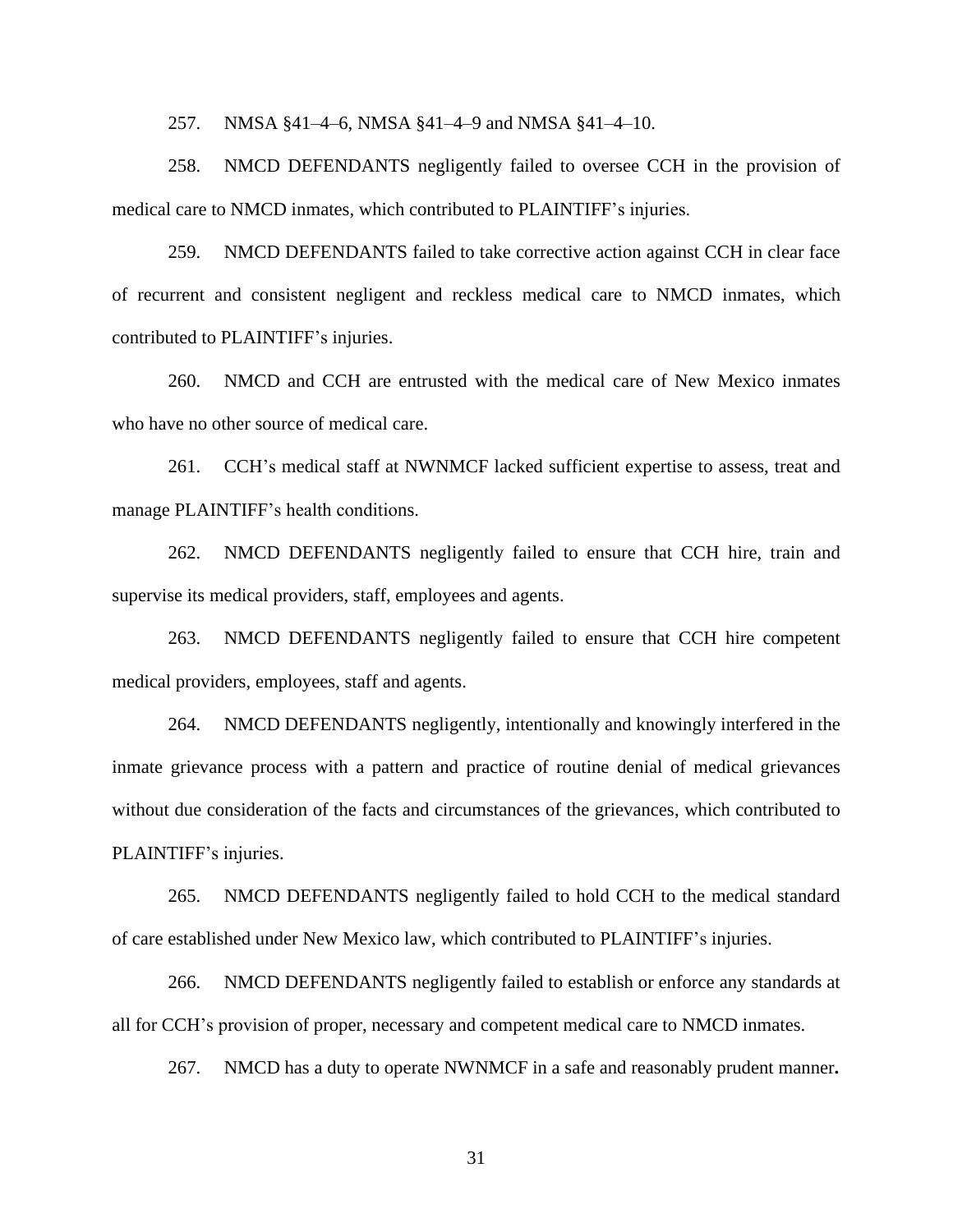268. This duty includes following and enforcing NMCD procedures in place to protect inmates' health and their access to healthcare.

269. As evidenced by the hundreds of inmates positive for chronic insulin dependent diabetes mellitus while incarcerated in the NMCD system, but only a small fraction receives medical care and face harm from untreated chronic insulin dependent diabetes mellitus resulting in liver disease.

270. With this elevated risk of harm, NMCD has an increased duty of care to these vulnerable inmates.

271. NMCD has not addressed this increased risk of harm, even though NMCD policies and procedures explicitly provide for the care of inmates in need of medical treatment.

272. As such, NMCD has negligently operated NWNMCF, a public facility in which it incarcerated New Mexicans.

273. NMCD has created a risk to all inmates at NWNMCF, as all inmates are owed adequate healthcare.

274. As a result of the foregoing, PLAINTIFF has suffered serious and permanent physical injuries, pain and suffering, and severe psychological and emotional distress, for which PLAINTIFF is entitled to damages.

### **COUNT IV: NEGLIGENT OPERATION OF A MEDICAL FACILITY (CCH DEFENDANTS)**

275. PLAINTIFF incorporates by reference as if fully set forth herein, each and every allegation contained in the paragraphs above.

276. CCH is entrusted with the medical care of inmates who have no other source of medical care by contract with the State of New Mexico and NMCD.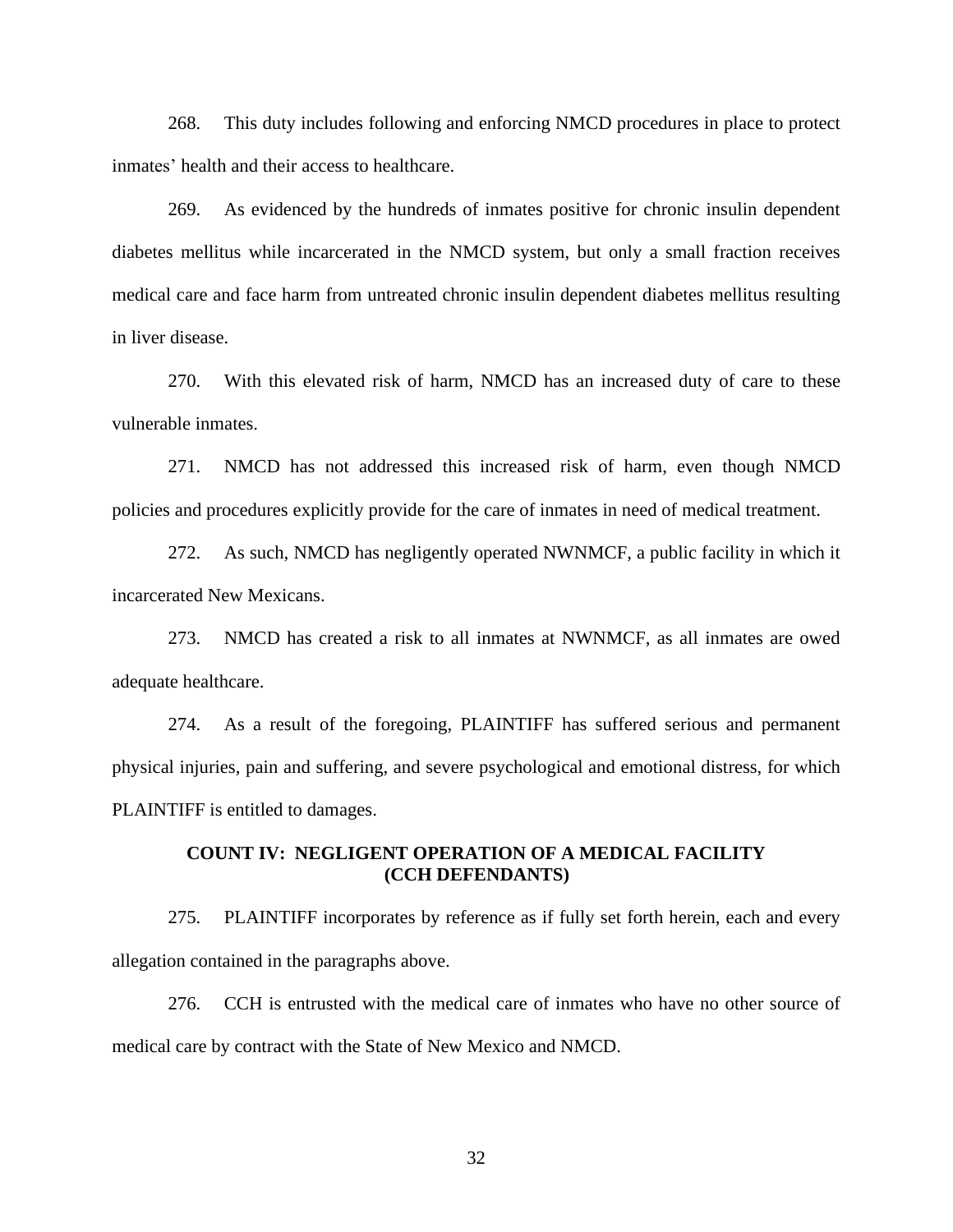277. CCH employees, staff and agents were unqualified to care for PLAINTIFF, and yet refused to refer PLAINTIFF to specialists.

278. CCH DEFENDANTS were negligent in failing to properly assess, treat and manage PLAINTIFF's chronic insulin dependent diabetes mellitus and related health conditions.

279. CCH DEFENDANTS were negligent in failing to properly refer PLAINTIFF to be seen by a physician who could effectively treat PLAINTIFF.

280. By failing to either: (1) properly treat PLAINTIFF's medical conditions, or (2) properly refer PLAINTIFF to be seen by a physician who could effectively treat PLAINTIFF, CCH DEFENDANTS breached their duty to medically treat PLAINTIFF in a reasonably prudent manner.

281. CCH DEFENDANTS failed to properly address PLAINTIFF's medical condition.

282. Such conduct amounts to negligence in running a prison medical facility.

283. Such conduct amounts to negligence in the treatment of PLAINTIFF.

284. CCH had a duty to properly screen, supervise, educate, and train its employees regarding PLAINTIFF and inmates with similar health conditions within the facility.

285. CCH had a duty to properly screen, supervise, educate, and train its employees regarding proper treatment of diabetic patients/inmates.

286. On information and belief, CCH failed to properly train and supervise its employees, contractors, or agents in such a manner as to properly and adequately assess, treat and manage PLAINTIFF's multiple medical conditions, including his chronic insulin dependent diabetes mellitus and related health conditions.

287. As a result of the foregoing, PLAINTIFF has suffered damages and injuries including, but not limited to, physical injuries, pain and suffering, and severe psychological and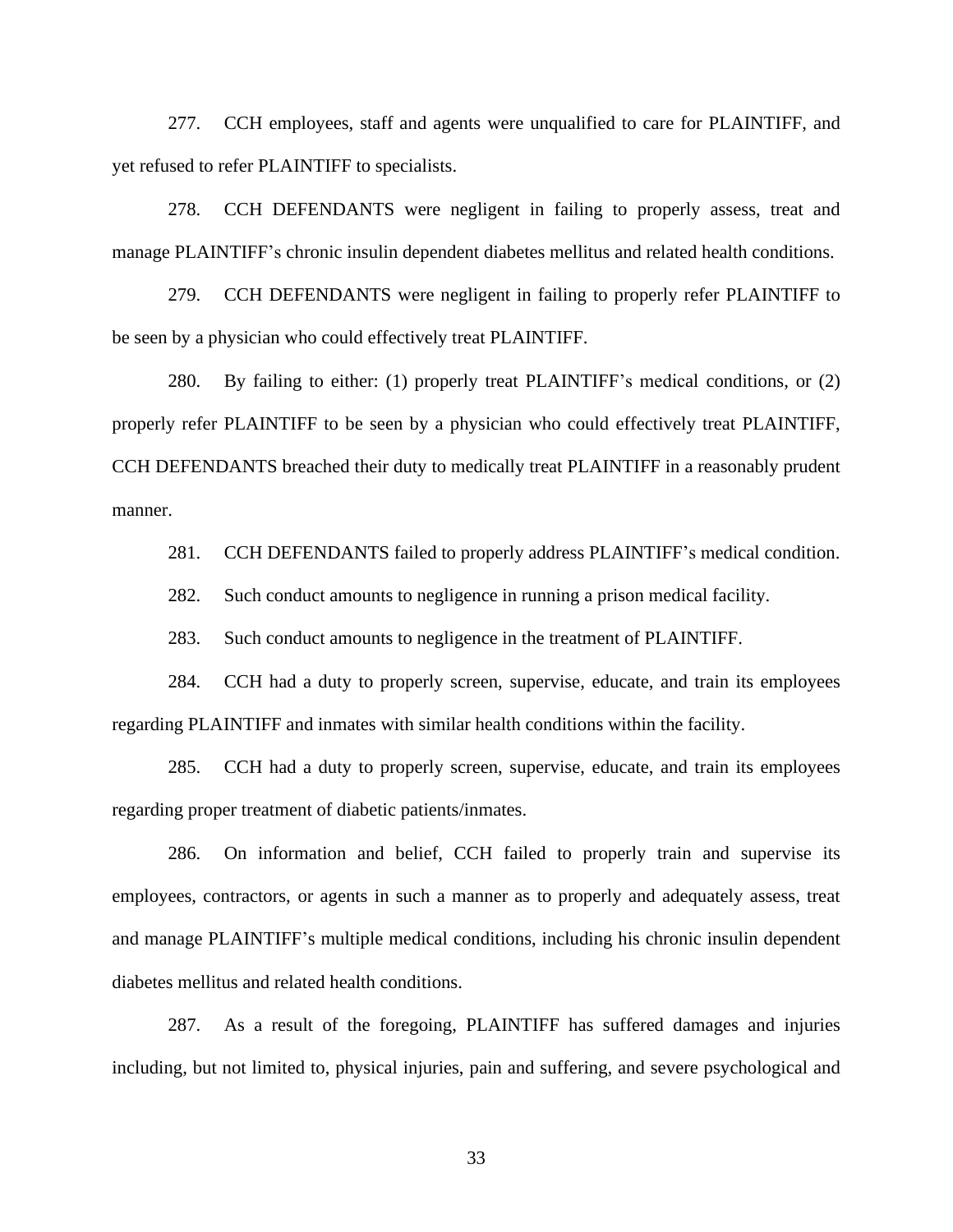emotional distress, for which he is entitled to damages. The actions of CCH DEFENDANTS were negligent, willful, wanton, and in gross and reckless disregard for PLAINTIFF's wellbeing, entitling PLAINTIFF to punitive damages thereon.

## **COUNT V: NEGLIGENT OPERATION OF A MEDICAL FACILITY (NMCD DEFENDANTS)**

288. PLAINTIFF incorporates by reference as if fully set forth herein, each and every allegation contained in the paragraphs above.

289. NMSA §41–4–6, NMSA §41–4–9 and NMSA §41–4–10

290. NMCD has authority over all NMCD correctional facilities, including NWNMCF.

291. NMCD has authority and control over the operation of all medical facilities within NMCD correctional facilities, including those within NWMCF.

292. NMCD is the contracting party to the GSC entered into between NMCD and CCH on June 1, 2016.

293. NMCD has sole authority, control and responsibility over the execution, implementation and enforcement of the GSC.

294. NMCD and CCH are entrusted with the medical care of New Mexico inmates who have no other source of medical care.

295. CCH's medical staff at NWNMCF lacked sufficient expertise to assess, treat and manage PLAINTIFF's health conditions.

296. NMCD DEFENDANTS knew that CCH was not properly and adequately treating PLAINTIFF's medical condition.

297. NMCD DEFENDANTS knew that CCH was not referring PLAINTIFF to outside medical healthcare providers who could effectively and prudently treat him.

298. Such conduct amounts to negligence in running a medical facility.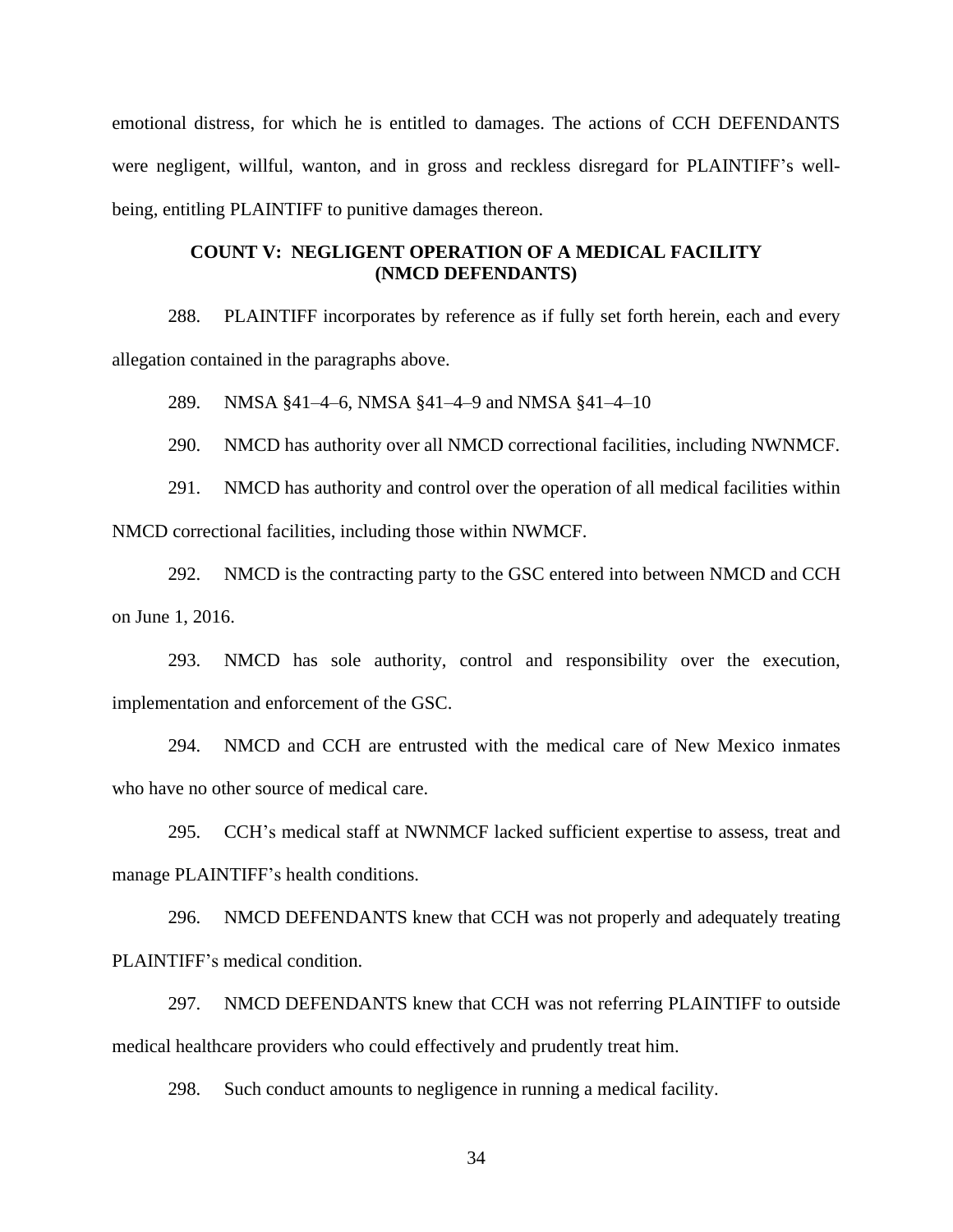299. Such conduct amounts to negligence in the treatment of PLAINTIFF.

300. The actions of NMCD were negligent, willful, wanton, and in gross and reckless disregard for PLAINTIFF's well-being.

301. NMCD DEFENDANTS have failed to properly maintain oversight and enforcement of the GSC.

302. NMCD is solely responsible for providing adequate health care to those it incarcerates, and to protect those inmates from risks associated with increased risks of infection or other medical emergencies.

303. As evidenced by the hundreds of inmates positive for chronic insulin dependent diabetes mellitus while incarcerated in the NMCD system, but only a small fraction receives medical care and face harm from untreated chronic insulin dependent diabetes mellitus resulting in liver disease.

304. With this elevated risk of harm, NMCD has an increased duty of care to these vulnerable inmates.

305. NMCD has clinical oversight of its contractor's medical decision-making and health services operation.

306. NMCD did not enforce the GSC or take proper enforcement actions against CCH and MHM, resulting in inadequate healthcare to its inmates.

307. The failures of NMCD DEFENDANTS led to serious and permanent harm to PLAINTIFF.

308. As a result of the foregoing, PLAINTIFF suffered serious and permanent physical injuries, pain and suffering, and severe psychological and emotional distress for which PLAINTIFF is entitled to damages.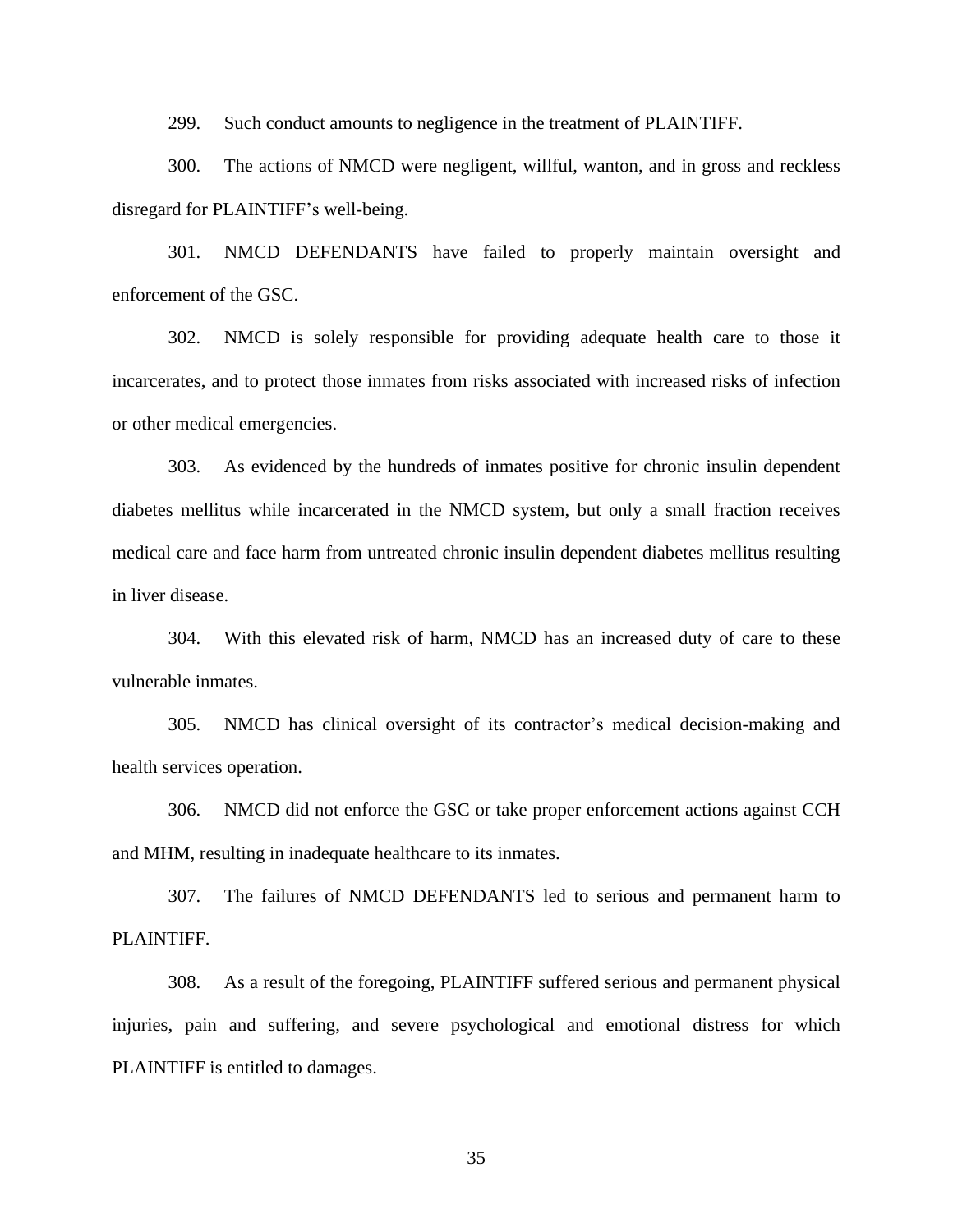## **COUNT VI: NEGLIGENT HIRING, TRAINING AND SUPERVISION (CCH and MHM)**

309. PLAINTIFF incorporates by reference as if fully set forth herein, each and every allegation contained in the paragraphs above.

310. CCH and MHM had a duty to properly screen, supervise, educate, and train its employees regarding proper treatment of diabetic patients.

311. On information and belief, CCH and MHM failed to properly train and supervise its employees, contractors, or agents in such a manner to properly and adequately assess, treat and manage PLAINTIFF's chronic insulin dependent diabetes mellitus and related health conditions

312. CCH and MHM had a duty to properly screen, supervise, educate, and train its employees regarding proper treatment of diabetic patients.

313. CCH and MHM have not established any standards for medical care.

314. CCH and MHM have not trained or supervised its employees, staff and agents in any standards of medical care.

315. CCH and MHM negligent hiring, training and supervision were the proximate cause of PLAINTIFF's injuries and damages for which PLAINTIFF is entitled to injuries and damages including, but not limited to, physical injuries, pain and suffering, and severe psychological and emotional distress.

316. CCH and MHM negligent hiring, training and supervision was willful, deliberate and in wanton disregard for the health and safety of PLAINTIFF.

317. PLAINTIFF is entitled to recovery for his injuries and damages including, but not limited to, physical injuries, pain and suffering, and severe psychological and emotional distress.

318. PLAINTIFF is entitled to punitive damages against CCH and MHM.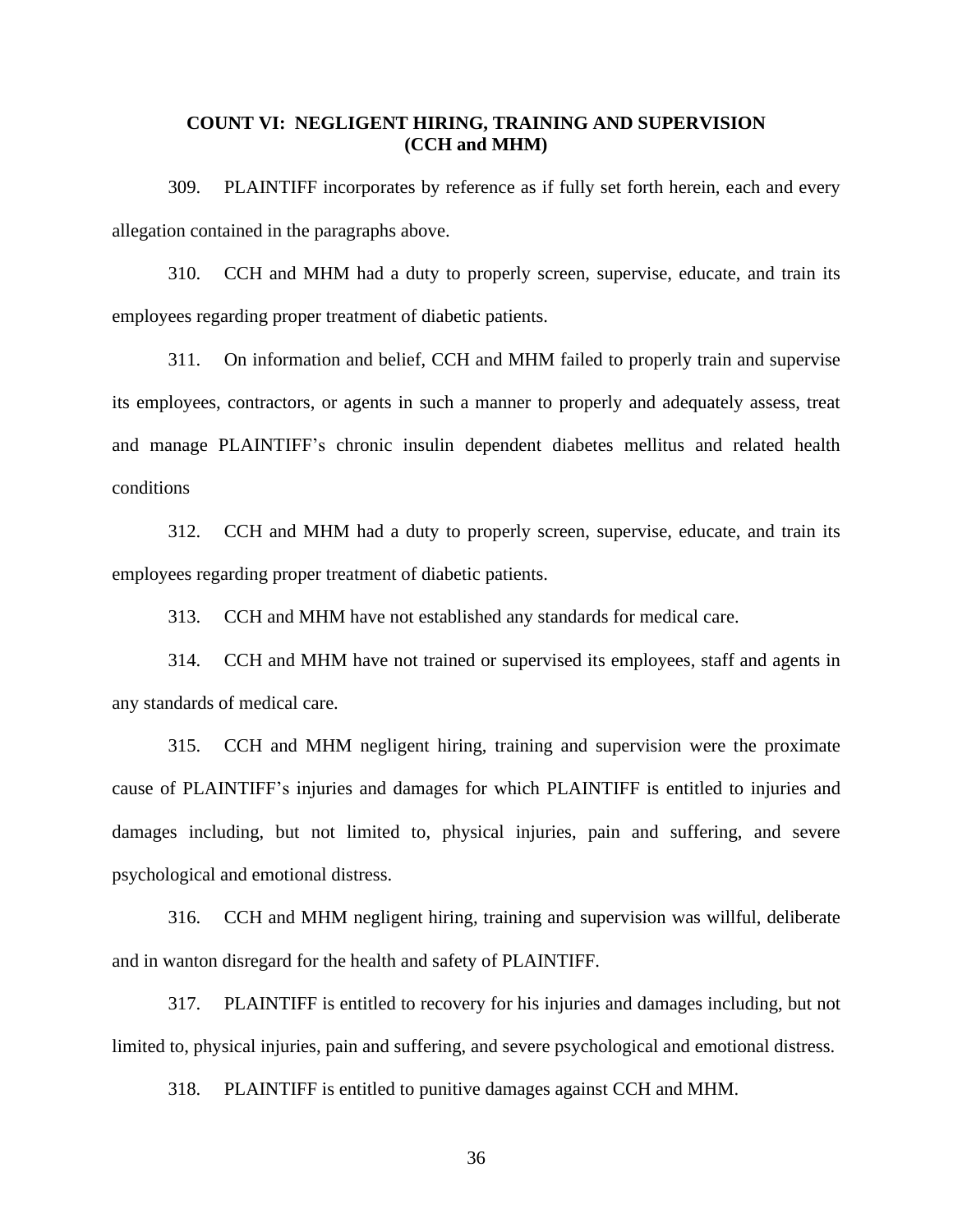319. Waivers of immunity apply to this Count under NMSA 41–4–6, NMSA 41–4–9 and NMSA 41–4–10.

### **COUNT VII: NEGLIGENT HIRING, TRAINING AND SUPERVISION (NMCD DEFENDANTS)**

320. PLAINTIFF incorporates by reference as if fully set forth herein, each and every allegation contained in the paragraphs above.

321. NMSA §41–4–6, NMSA §41–4–9 and NMSA §41–4–10.

322. NMCD had a duty to properly screen, supervise, educate, and train its employees regarding proper treatment of chronic insulin dependent diabetes mellitus.

323. On information and belief, NMCD failed to properly train and supervise its employees, contractors, or agents in such a manner to properly and adequately assess, treat and manage PLAINTIFF's chronic insulin dependent diabetes mellitus and related health conditions.

324. NMCD had a duty to properly screen, supervise, educate, and train its employees regarding proper treatment of chronic insulin dependent diabetes mellitus.

325. Waivers of immunity apply to this Count under NMSA 41–4–6, NMSA 41–4–9 and NMSA 41–4–10

326. NMCD established but failed to enforce any standards for medical care.

327. NMCD failed to enforce the MEDICAL SERVICES CONTRACT.

328. NMCD failed to exercise supervisory authority inherent in the grievance system.

329. NMCD has not trained or supervised its employees, staff and agents in any standards of medical care.

330. NMCD's negligent hiring, training and supervision were the proximate cause of PLAINTIFF's injuries and damages for which PLAINTIFF is entitled to injuries and damages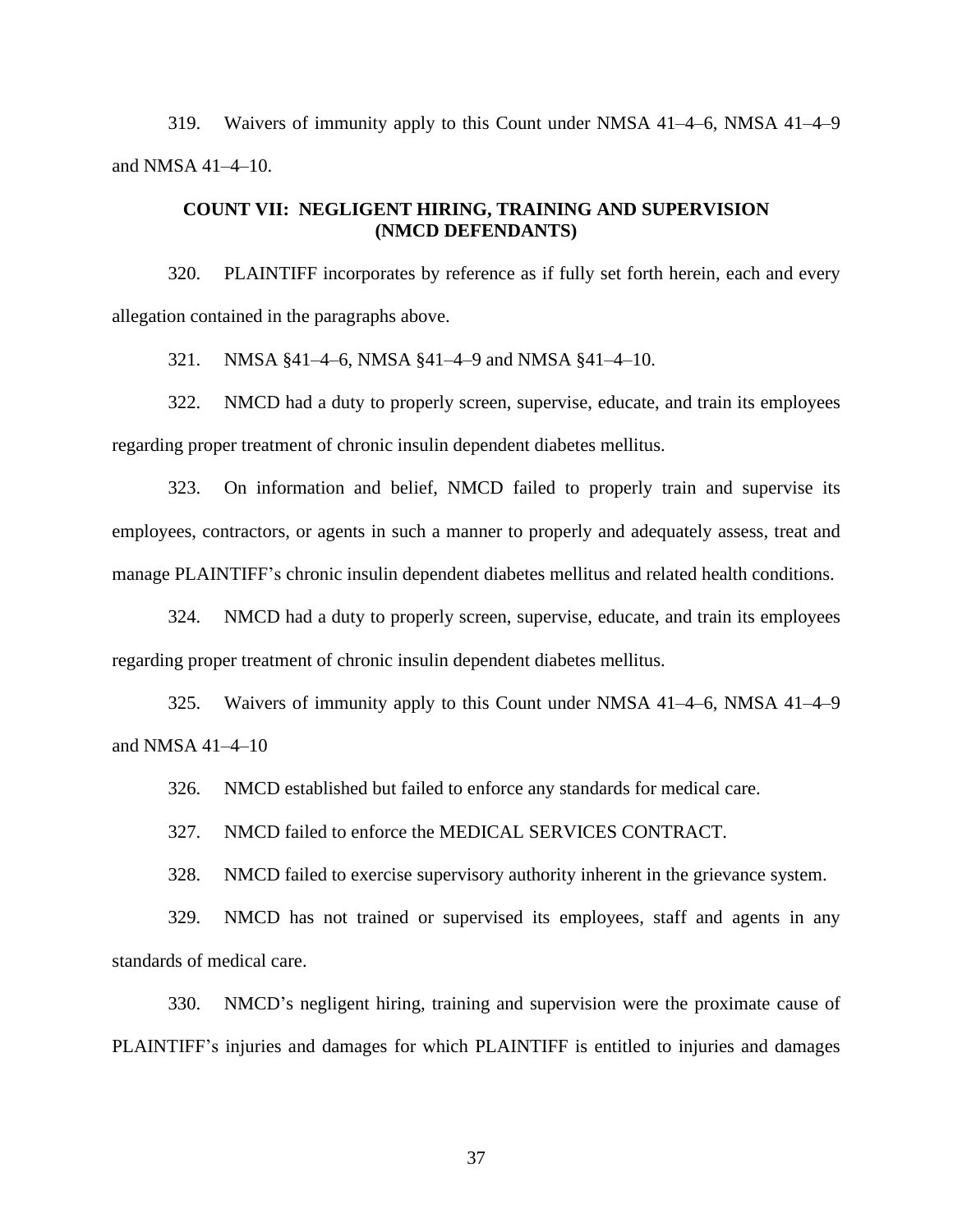including, but not limited to, physical injuries, pain and suffering, and severe psychological and emotional distress.

331. NMCD's negligent hiring, training and supervision was willful, deliberate and in wanton disregard for the health and safety of PLAINTIFF.

332. PLAINTIFF is entitled to recovery for his injuries and damages including, but not limited to, physical injuries, pain and suffering, and severe psychological and emotional distress.

## **COUNT VIII: INTENTIONAL INFLICTION OF EMOTIONAL DISTRESS (CCH AND MHM DEFENDANTS)**

333. PLAINTIFF incorporates by reference as if fully set forth herein, each and every allegation contained in the paragraphs above.

334. ALL CONTRACTORS DEFENDANTS intentionally denied PLAINTIFF proper and necessary medical care for his chronic insulin dependent diabetes mellitus.

335. ALL CONTRACTORS DEFENDANTS failed to take action to provide proper medical care despite numerous sick calls and/or grievances thereon.

336. ALL CONTRACTORS DEFENDANTS retaliated against PLAINTIFF for taking away his admission in the Echo Project for treatment of his chronic insulin dependent diabetes mellitus knowing his chronic insulin dependent diabetes mellitus was worsening his health conditions because of a disciplinary action.

337. The conduct of ALL CONTRACTORS DEFENDANTS was extreme, outrageous and intentional.

338. PLAINTIFF suffered severe emotional distress as a result of the conduct of Defendants.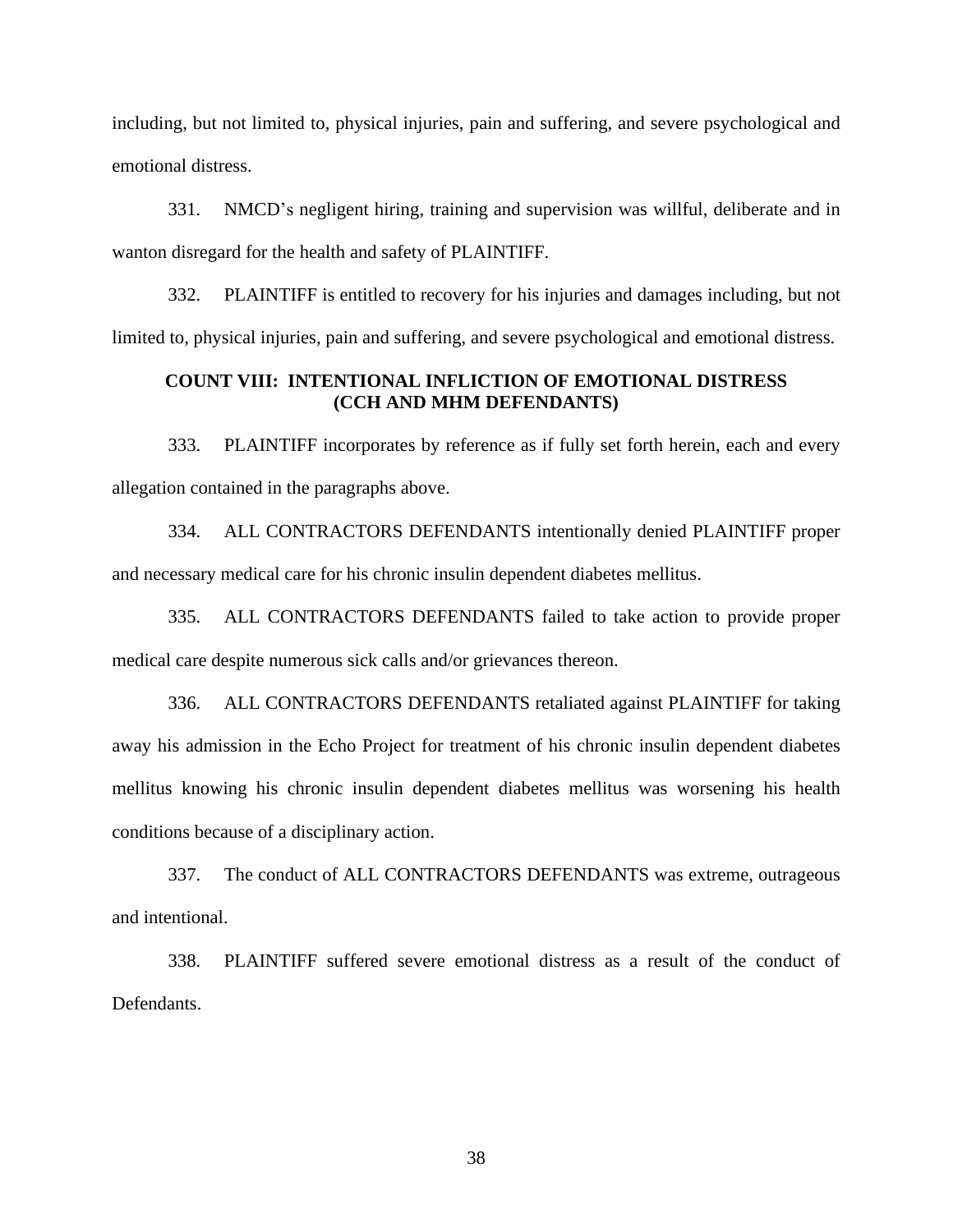339. As a result of the foregoing, PLAINTIFF has suffered serious and permanent physical injuries, pain and suffering, and severe psychological and emotional distress, for which PLAINTIFF is entitled to damages, including punitive damages.

## **COUNT IX: CIVIL CONSPIRACY TO DENY PLAINTIFF MEDICAL CARE (CCH AND MHM DEFENDANTS)**

340. PLAINTIFF incorporates by reference as if fully set forth herein, each and every allegation contained in the paragraphs above.

341. The facts illustrated above show a conspiracy on the part of NMCD DEFENDANTS, CCH DEFENDANTS and MHM DEFENDANTS to deny PLAINTIFF necessary, proper and constitutionally minimal medical care.

342. As a result of said conspiracy, PLAINTIFF suffered, and continues to suffer, severe physical and emotional distress as a result of the conduct of NMCD DEFENDANTS, CCH DEFENDANTS and MHM DEFENDANTS.

343. PLAINTIFF is entitled to recovery for his injuries and damages, including but not limited to, physical injuries, pain and suffering, and severe psychological and emotional distress.

344. PLAINITFF is entitled to damages, including punitive damages, against CCH and MHM DEFENDANTS.

345. There is no Tort Claims Act waiver for civil conspiracy for NMCD.

346. PLAINTIFF is entitled to punitive damages against CCH and MHM DEFENDANTS.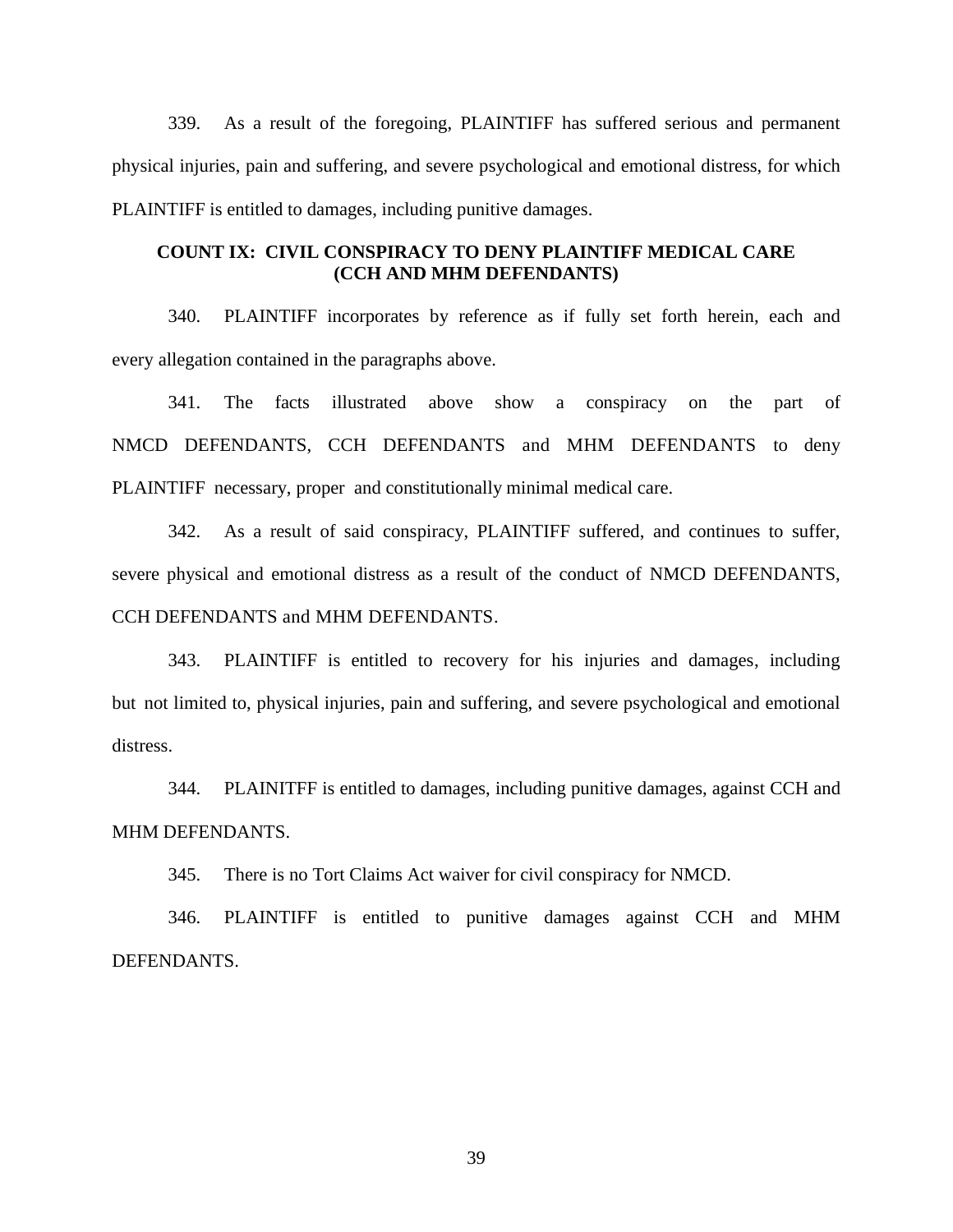### **COUNT X: RESPONDEAT SUPERIOR AND AGENCY (CCH and MHM)**

347. PLAINTIFF incorporates by reference as if fully set forth herein, each and every allegation contained in the paragraphs above.

348. CCH and MHM is responsible to PLAINTIFF under the doctrine of respondeat superior for the conduct of its employees, staff and agents.

349. CCH and MHM is responsible to PLAINTIFF under the doctrine of agency for the conduct of its employees, staff and agents.

## **COUNT XI: RESPONDEAT SUPERIOR AND AGENCY (NMCD)**

350. PLAINTIFF incorporates by reference as if fully set forth herein, each and every allegation contained in the paragraphs above.

351. NMSA §41–4–6, NMSA §41–4–9 and NMSA §41–4–10.

352. NMCD is responsible to PLAINTIFF under the doctrine of respondeat superior for the conduct of its employees, staff and agents.

353. NMCD is responsible to PLAINTIFF under the doctrine of agency for the conduct of its employees, staff and agents.

### **COUNT XII: RES IPSA LOQUITUR (ALL DEFENDANTS)**

354. PLAINTIFF incorporates by reference as if fully set forth herein, each and every allegation contained in the paragraphs above.

355. The injuries and damages suffered by PLAINTIFF were proximately caused by wanton, willful and reckless actions and inactions ALL DEFENDANTS.

356. It was CCH and MHM responsibility to manage and control their medical staff and the care and treatment of PLAINTIFF.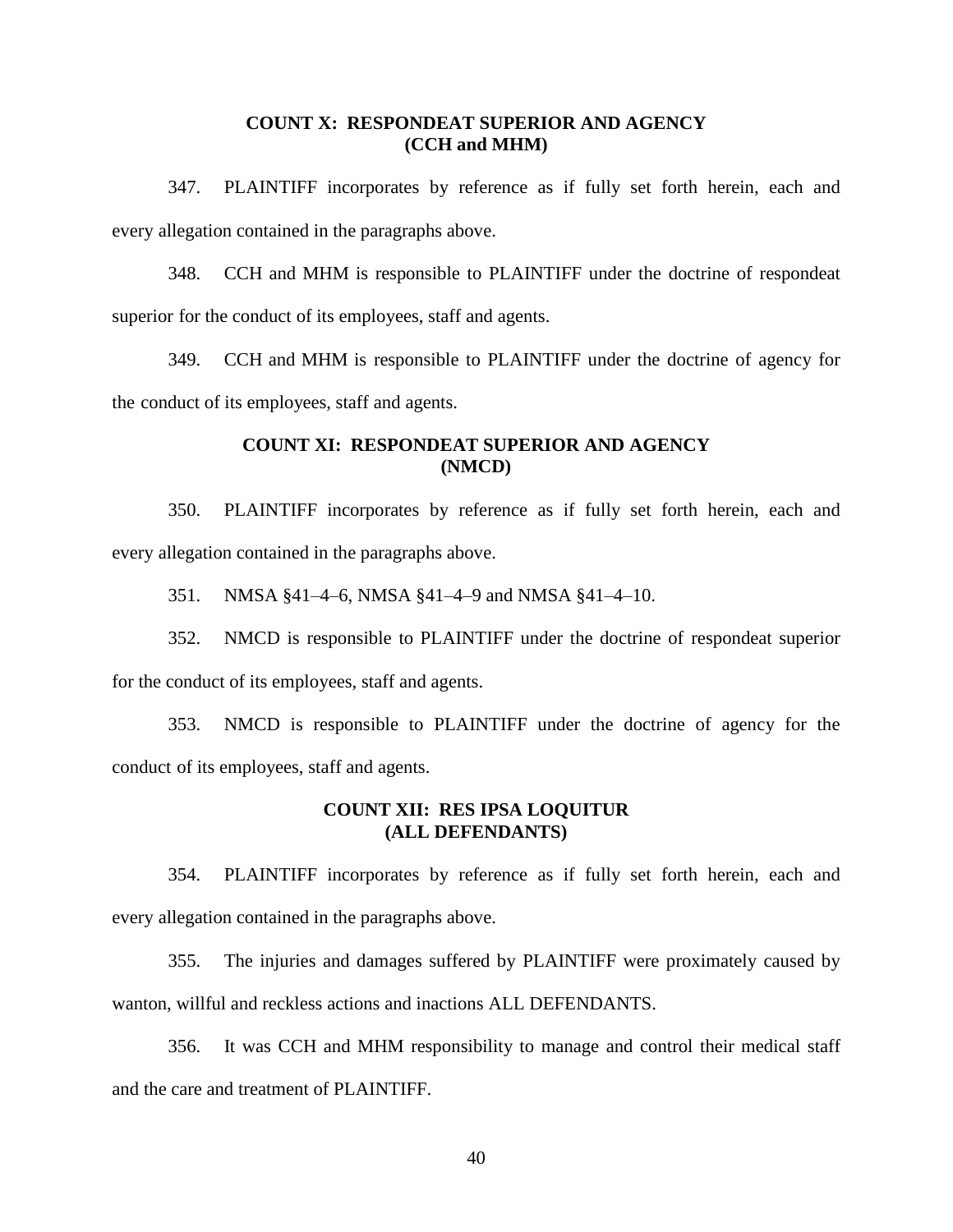357. The events causing the injuries and damages to PLAINTIFF were of a kind which would not ordinarily occur in the absence of negligence on the part of CCH and MHM DEFENDANTS.

358. The doctrine of res ipsa loquitur is applicable as a theory of negligence, causation and damages in this case and appropriately pled herein.

359. PLAINTIFF is entitled to recovery for his injuries and damages, including but not limited to, physical injuries, pain and suffering, and severe psychological and emotional distress.

360. PLAINTIFF is entitled to punitive damages against CCH and MHM DEFENDANTS.

### **COUNT XIII: PUNITIVE DAMAGES (CCH AND MHM DEFENDANTS)**

361. PLAINTIFF incorporates by reference as if fully set forth herein, each and every allegation contained in the paragraphs above.

362. The acts and omissions complained of in the causes of action stated above, upon information and belief, are believed to be of such an egregious nature, in reckless, wanton, willful and total disregard to the rights of PLAINTIFF, that in addition to the actual damages ascertained and demonstrated by a preponderance of the evidence, that punitive damages or exemplary damages to punish and deter these types of acts and omissions from occurring in the future, may well be appropriate.

**WHEREFORE,** PLAINTIFF requests judgment as follows:

A. Compensatory damages against all Defendants, jointly and severally, in an amount to be determined by this Court as adequate for pain, suffering, and injuries to PLAINTIFF;